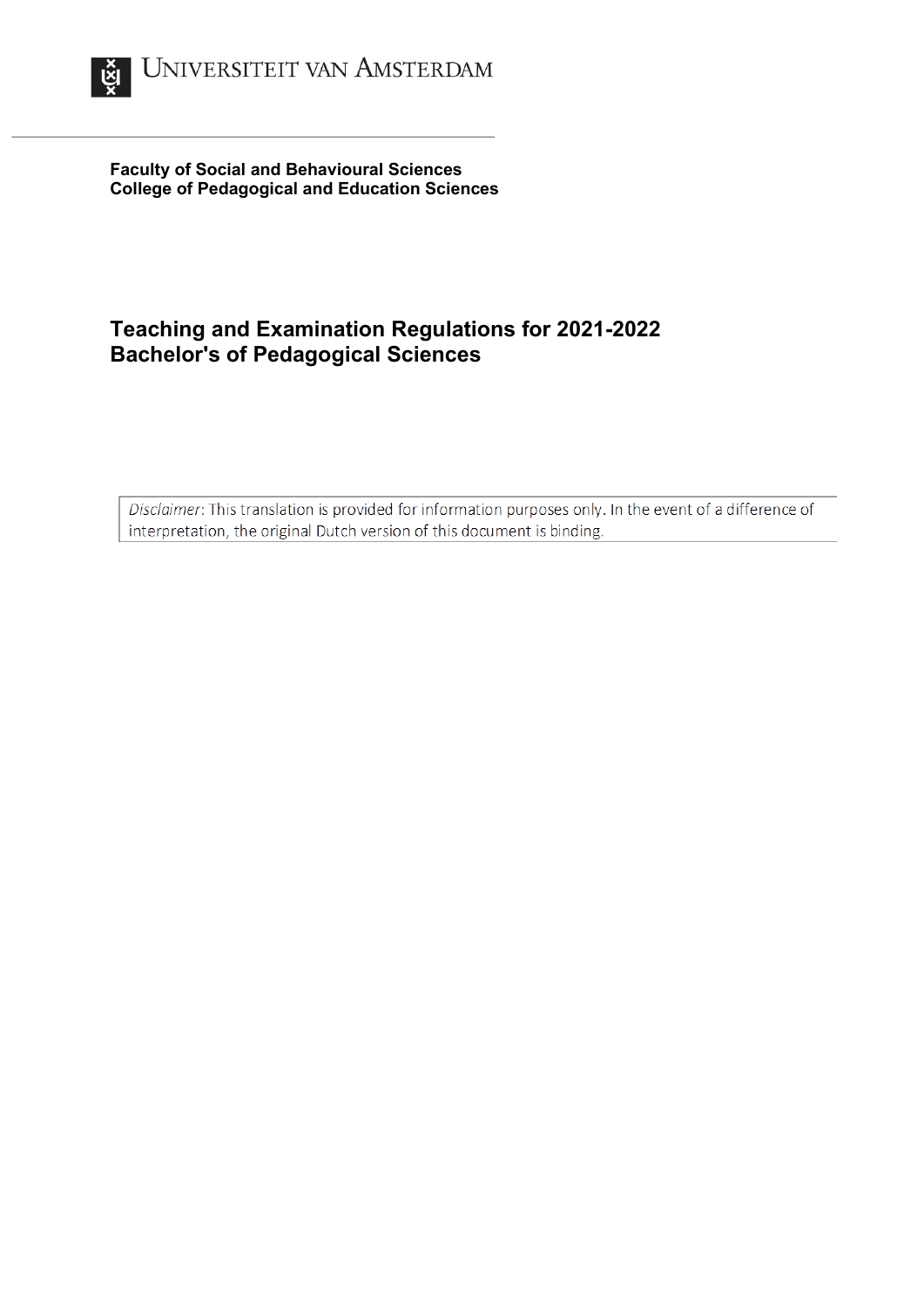## **Section A: Faculty-wide section**

#### **1. General provisions**

Article A.1.1 Applicability of the Regulations Article A.1.2 Definitions

#### **2. Prior education and admission**

- Article A.2.1 Prior education
- Article A.2.2 Equivalent prior education
- Article A.2.3 Entrance examination

Article A.2.4 Refusal or termination of enrolment/unsuitability

#### **3. Degree programme structure**

Article A.3.1 Structure of the academic year

Article A.3.2 Structure of the degree programme and participation in education activities

#### **4. Assessment and examinations**

- Article A.4.1 Participation in examinations
- Article A.4.2 Type of examination
- Article A.4.3 Oral examinations
- Article A.4.4 Determination and announcement of assessment results
- Article A.4.5 Examination opportunities
- Article A.4.6 Marks and other results
- Article A.4.7 Exemption
- Article A.4.8 Validity period of results
- Article A.4.9 Right of inspection
- Article A.4.10 Post-exam discussion
- Article A.4.11 Bachelor's final examination
- Article A.4.12 Degree certificate and statement
- Article A.4.13 Fraud and plagiarism

#### **5. Honours programme**

Article A.5.1 Honours programme

#### **6. Academic student counselling, advice regarding continuation of studies and study progress**

- Article A.6.1 Study progress administration and academic student counselling
- Article A.6.2 Advice regarding continuation of studies
- Article A.6.3 (Negative) binding study advice
- Article A.6.4 Personal circumstances and hardship clause
- Article A.6.5 Adaptations for students with a disability

#### **7. Teaching evaluation**

Article A.7.1 Teaching evaluation

#### **8. Hardship clause**

Article A.8.1 Hardship clause

#### **9. Transitional and final provisions**

Article A.9.1 Amendment and periodic review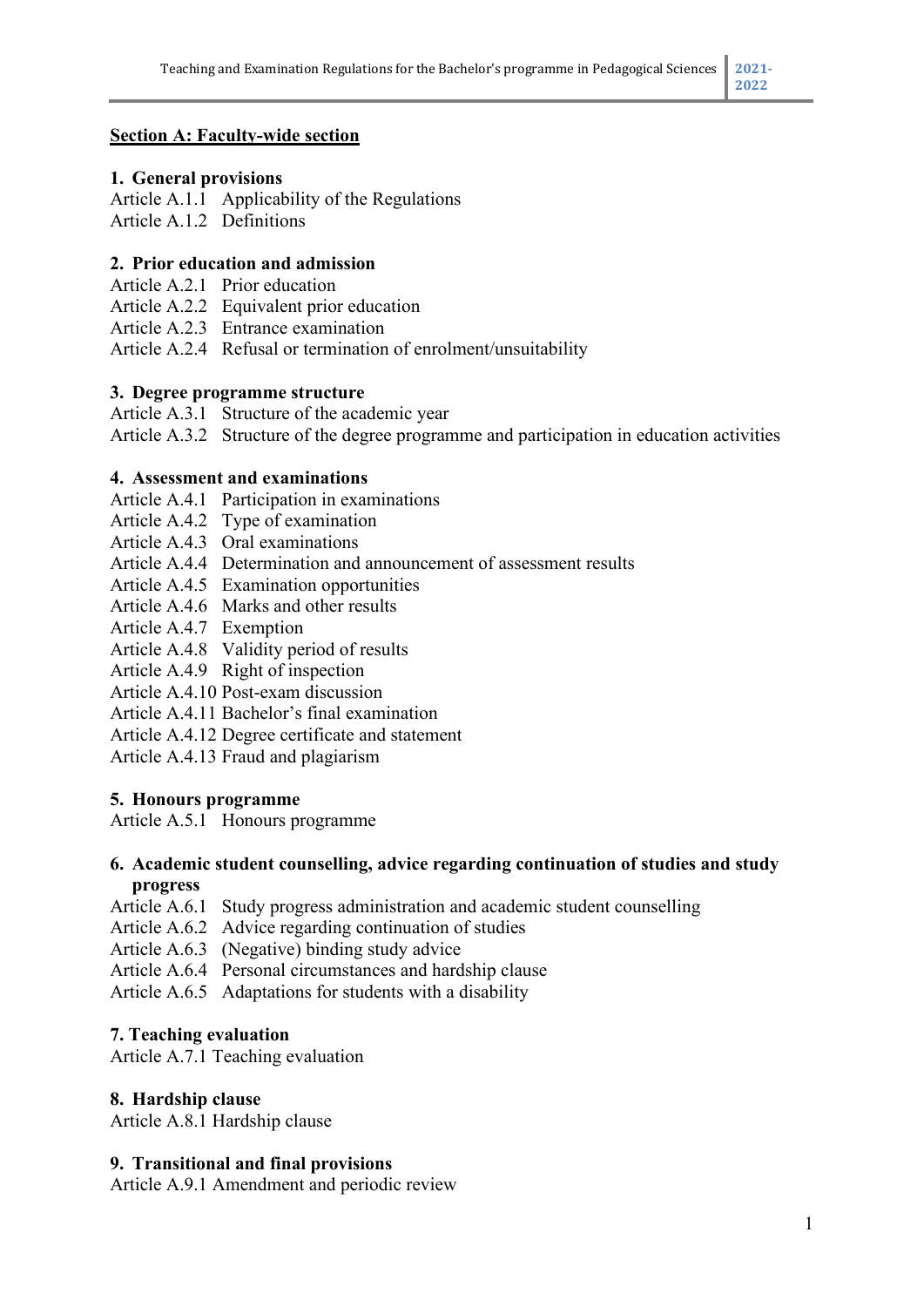Article A.9.2 Transitional provisions Article A.9.3 Publication Article A.9.4 Entry into force

### **Section B: Programme-specific section**

### **1. General provisions**

- Article B.1.1 Definitions
- Article B.1.2 Degree programme information
- Article B.1.3 Entry date

## **2. Programme objectives and exit qualifications**

- Article B.2.1 Objective of the degree programme
- Article B.2.2 Exit qualifications

#### **3. Further admission requirements**

- Article B.3.1 Further admission requirements
- Article B.3.2 Entrance examination
- Article B.3.3 Dutch-language requirements for Dutch-language Bachelor's programmes
- Article B.3.5 Admissions procedure

#### **4. Curriculum structure**

- Article B.4.1 Composition of the degree programme
- Article B.4.2 Compulsory units of study
- Article B.4.3 Course components completed elsewhere
- Article B.4.4 Electives
- Article B.4.5 Minors and majors
- Article B.4.6 Free curriculum
- Article B.4.7 Studying abroad

#### **5. Teaching, assessment and examinations**

- Article B.5.1 Language of instruction
- Article B.5.2 Syllabus
- Article B.5.4 Participation in courses and rules for priority admission
- Article B.5.5 Further conditions for registration for units of study
- Article B.5.6 Participation in practical exercises and tutorial sessions
- Article B.5.7 Sequence of examinations
- Article B.5.8 Further conditions for registration for examinations
- Article B.5.9 Further conditions for examination opportunities
- Article B.5.10 Determination and announcement of assessment results
- Article B.5.11 Validity period of results
- Article B.5.12 Further conditions for exemption

Article B.5.13 Degree

Article B.5.14 Further conditions for degree certificate

#### **6. Honours programme**

Article B.6.1 Honours track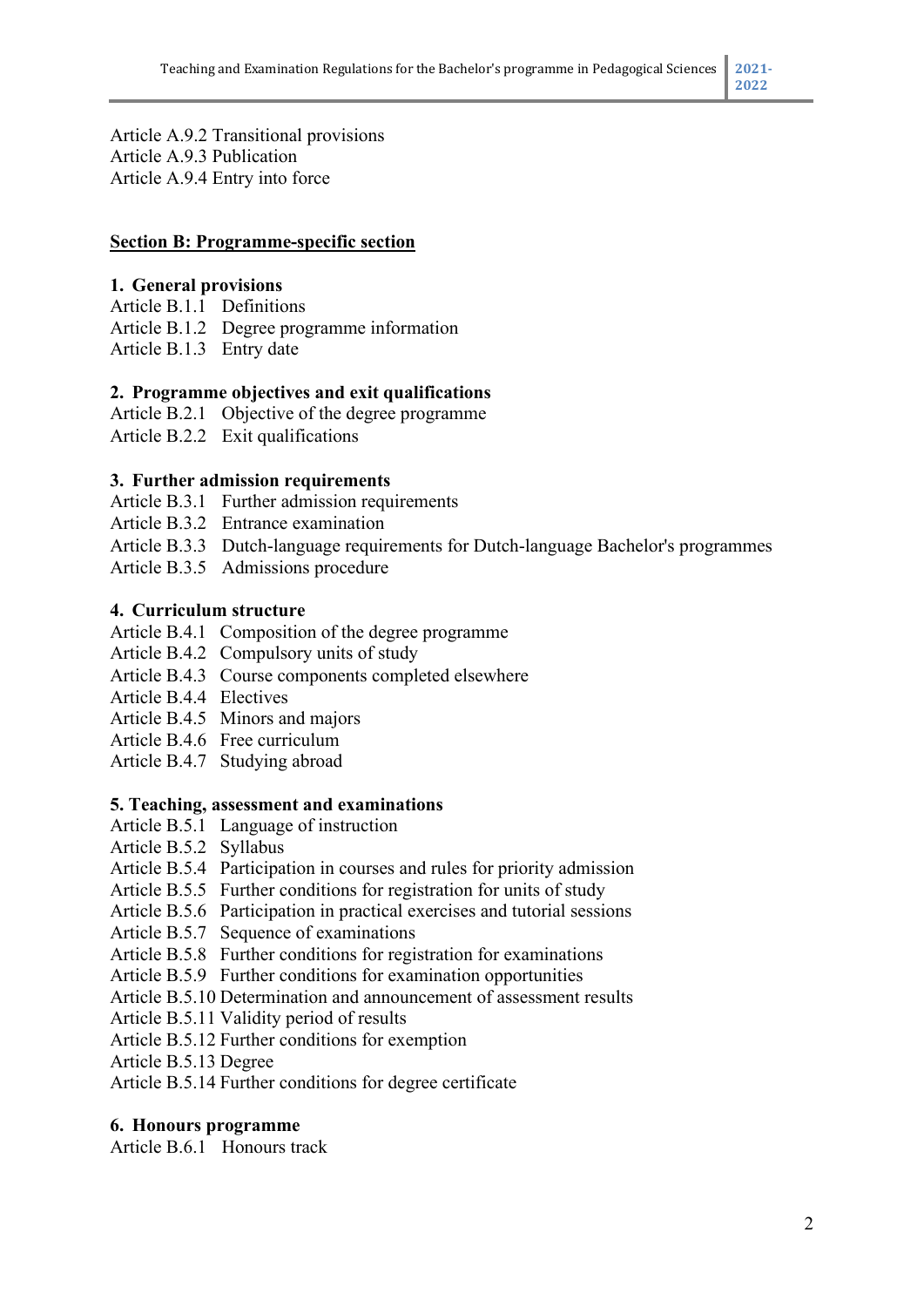## **7. Academic student counselling and advice regarding continuation of studies**

Article B.7.1 Academic student counselling

Article B.7.2 (Negative) binding study advice

## **8. Teaching evaluation**

Article 8.1 Teaching evaluation

## **9. Transitional and final provisions**

- Article B.9.1 Amendment and periodic review
- Article B.9.2 Transitional provisions
- Article B.9.3 Publication

Article B.9.4 Entry into force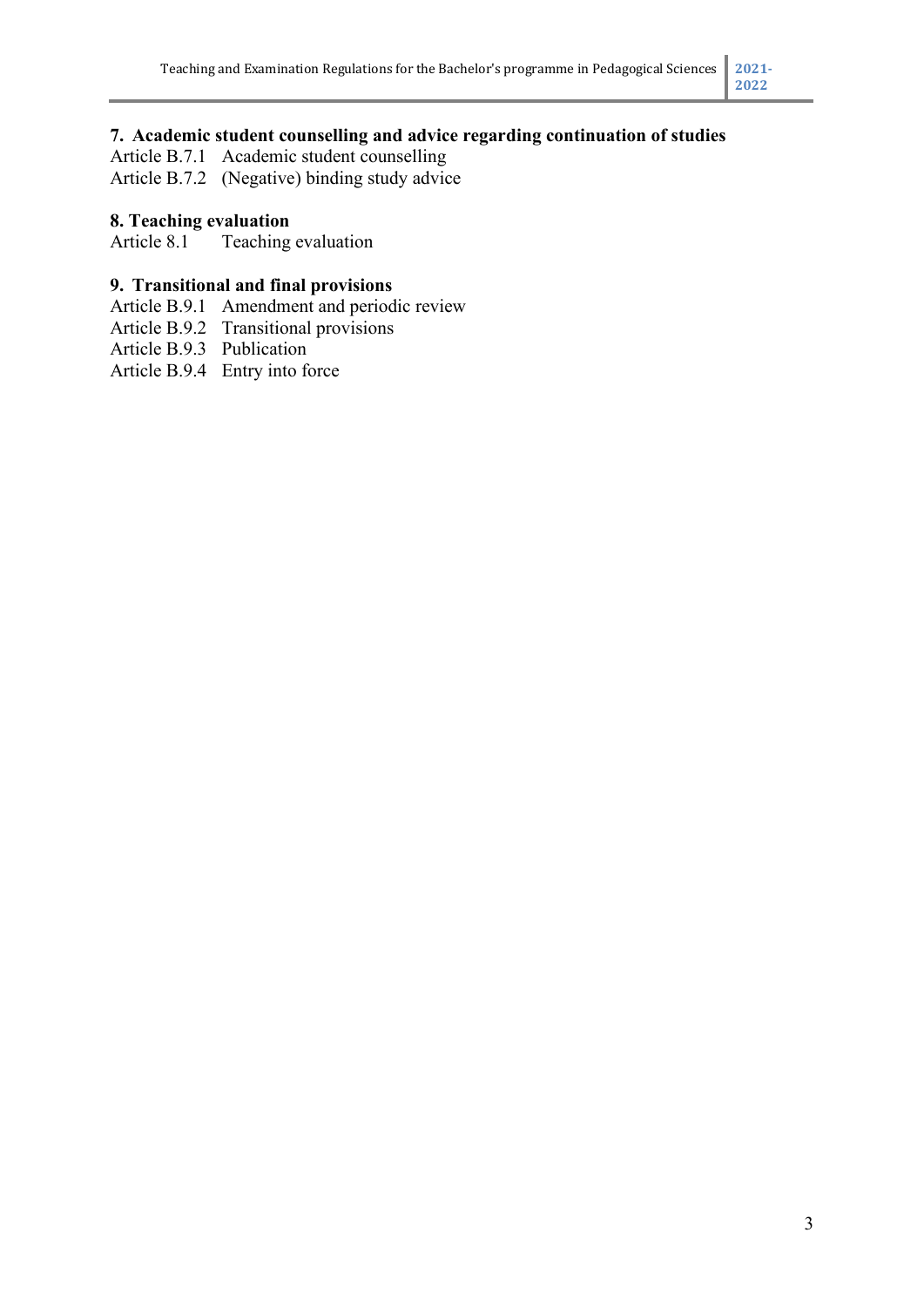# **Section A Faculty-wide section**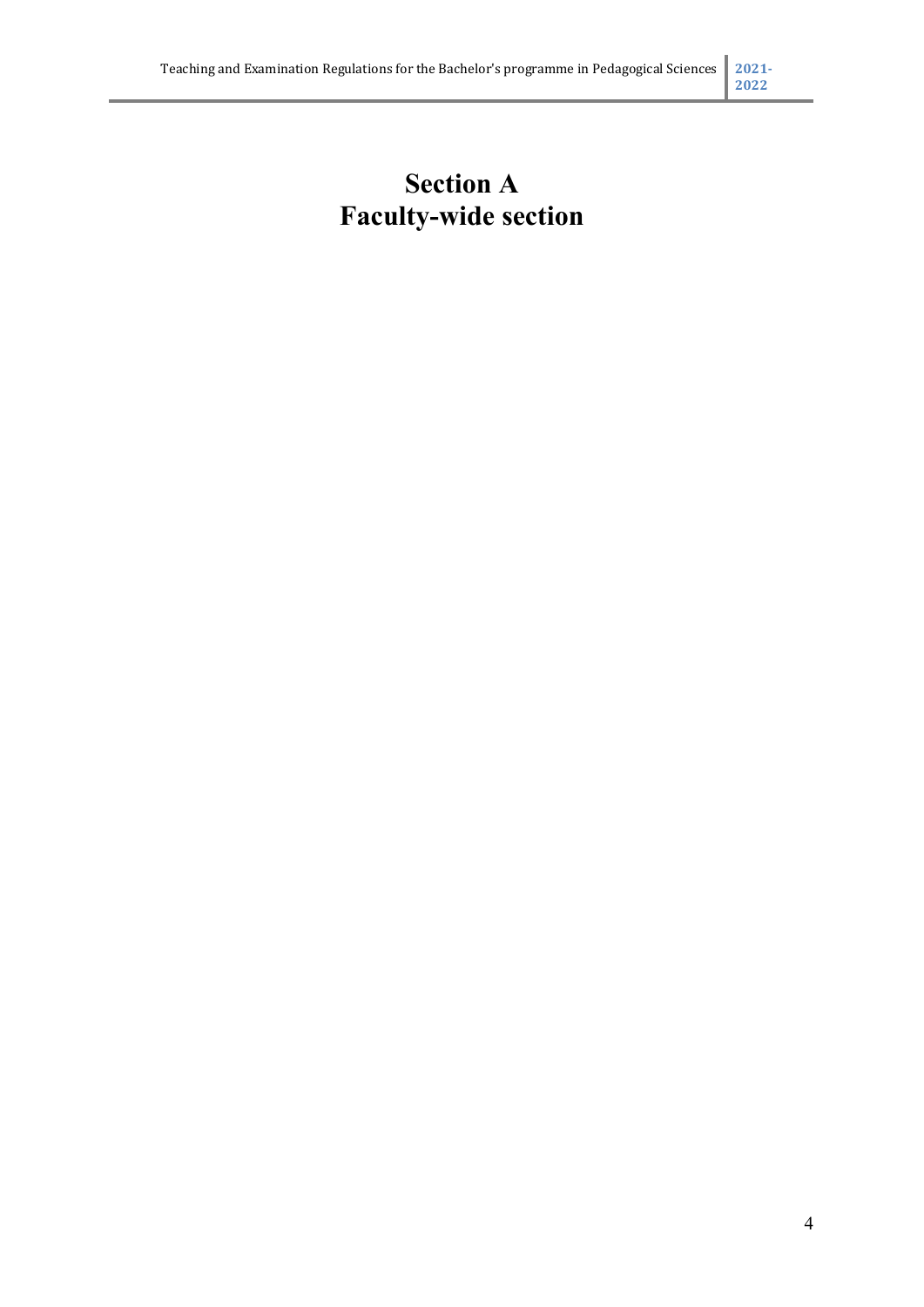#### **Chapter 1 – General provisions**

## *Article 1.1 Applicability of the Regulations*

- 1. These Regulations are applicable to the teaching and examinations of the Bachelor's programme in Pedagogical Sciences (hereinafter also referred to as 'the programme') at the University of Amsterdam's Faculty of Social and Behavioural Sciences (hereinafter also referred to as 'the Faculty').
- 2. These Regulations consist of a Faculty-wide section (A) and a programme-specific section (B). Section A contains general provisions and is applicable to the teaching as well as the examinations of the Bachelor's programme in Pedagogical Sciences at the Faculty of Social and Behavioural Sciences. Section B contains programme-specific provisions. Together, Section A and Section B constitute the programme's Teaching and Examination Regulations.
- 3. These Regulations can be declared to apply equally to the joint degree programmes and units of study referred to in Section 7.3c of the Dutch Higher Education and Research Act (WHW) that are co-organised by the Faculty.
- 4. These Regulations apply to everyone enrolled in (courses of) the programme, irrespective of the academic year in which the student first enrolled in courses of the programme.
- 5. Section B of these Teaching and Examination Regulations may contain additional general provisions for the programme in question.

## *Article A.1.2 Definitions*

The following definitions are used in these Regulations.

a. ECTS (European Credit Transfer System): an ECTS credit with a workload of 28 hours of study; b. final examination: the final examination of the Bachelor's programme, in accordance with Section 7.3 of the WHW; c. Examinations Board: the Examinations Board for one or more faculty degree programmes, in accordance with Section 7.12 of the WHW; d. examiner: the individual appointed by the Examinations Board to administer examinations and determine the results, in accordance with Section 7.12c of the WHW; e. fraud and plagiarism: a student's actions or failures to act which make it wholly or partially impossible to judge the student's knowledge, understanding and skills accurately. For the applicable Regulations governing Fraud and Plagiarism, please refer to the Rules and Guidelines of the Examinations Board; f. joint degree: a degree awarded by an institution together with one or more institutions in the Netherlands or abroad, after the student has completed a study programme (a degree programme, a major or a specific curriculum within a degree programme) for which the collaborating institutions are jointly responsible; g. unit of study: a degree programme component assessed by means of an examination; h. degree programme: a coherent whole of units of study, aimed at achieving clearly defined objectives regarding the knowledge, insight and skills to be acquired by the student enrolled in the degree programme, and assessed by means of an examination. All units of study are assessed by means of an examination; i. programme charter: the part of the Students' Charter specific to the degree programme in accordance with Section 7.59 of the WHW; see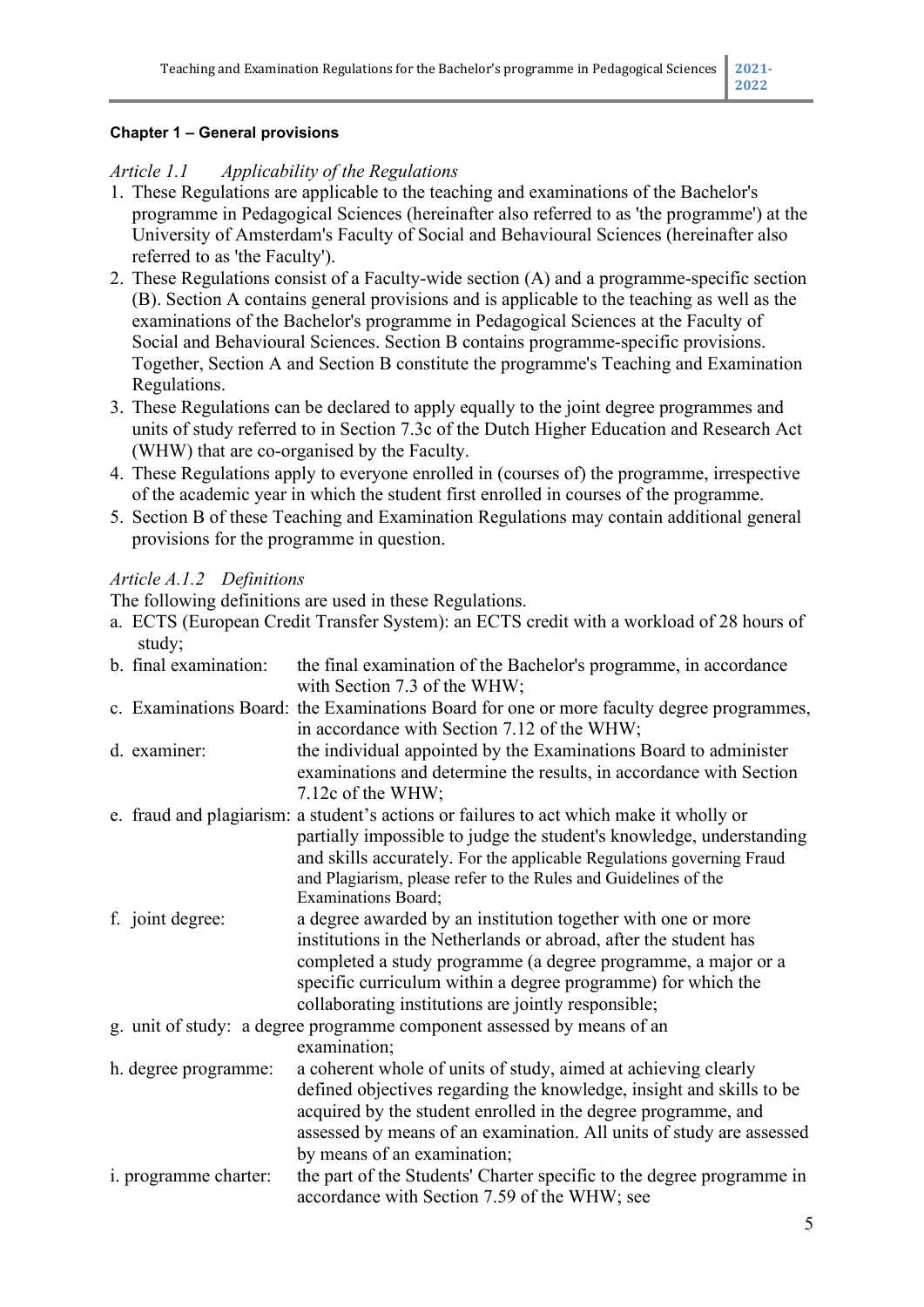| http://student.uva.nl/pow/shared/studentensites/uva-<br>studentensite/nl/az/studentenstatuut/studentenstatuut;<br>a part of a semester;<br>participation in a practical training or other educational learning<br>activities aimed at acquiring certain academic or other skills.<br>Examples of practical exercises include:<br>• researching and writing a final paper or thesis; | j. (study) period:<br>k. practical exercise: |
|-------------------------------------------------------------------------------------------------------------------------------------------------------------------------------------------------------------------------------------------------------------------------------------------------------------------------------------------------------------------------------------|----------------------------------------------|
| taking part in computer lab sessions;                                                                                                                                                                                                                                                                                                                                               |                                              |
| carrying out a research assignment;                                                                                                                                                                                                                                                                                                                                                 |                                              |
| • taking part in fieldwork or an excursion;                                                                                                                                                                                                                                                                                                                                         |                                              |
| • taking part in another educational learning activity aimed at<br>acquiring specific skills;                                                                                                                                                                                                                                                                                       |                                              |
| • completing a work placement.                                                                                                                                                                                                                                                                                                                                                      |                                              |
| the totality and cohesion of the components, teaching methods,<br>contact hours, testing and examination methods, and prescribed<br>literature;                                                                                                                                                                                                                                     | 1. curriculum:                               |
| a unit of study comprising research into the literature and/or<br>contributing to scientific research, always resulting in a written<br>report;                                                                                                                                                                                                                                     | m. thesis:                                   |
| see thesis;                                                                                                                                                                                                                                                                                                                                                                         | n. final paper:                              |
| the Student Information System;                                                                                                                                                                                                                                                                                                                                                     | o. SIS:                                      |
| the degree programme guide containing a detailed description of the<br>programme-specific provisions and other programme-specific<br>information. The digital Course Catalogue is available at                                                                                                                                                                                      | p. prospectus:                               |
| http://studiegids.uva.nl;                                                                                                                                                                                                                                                                                                                                                           |                                              |
| the workload of the unit of study to which an examination applies,<br>expressed in terms of credits or ECTS credits (ECTS = European<br>Credit and Transfer Accumulation System). The workload for 1 year                                                                                                                                                                           | q. workload:                                 |
| $(1,680$ hours) is 60 ECTS credits;                                                                                                                                                                                                                                                                                                                                                 |                                              |
| the period commencing on 1 September and ending on 31 August of<br>the following calendar year;                                                                                                                                                                                                                                                                                     | r. academic year:                            |
| the University of Amsterdam;                                                                                                                                                                                                                                                                                                                                                        | s. university:                               |
| the Dutch Higher Education and Research Act (Wet op het hoger                                                                                                                                                                                                                                                                                                                       | t. WHW:                                      |
| onderwijs en wetenschappelijk onderzoek, WHW).                                                                                                                                                                                                                                                                                                                                      |                                              |

For further definitions, also see Section B of these Regulations; the other terms have the meanings ascribed to them by law.

#### **Chapter 2 – Prior education and admission**

#### *Article A.2.1 Prior education*

- 1. A person will be admitted to the programme if they have a pre-university diploma as referred to in Section 7.24 of the WHW, or if they are exempt from this requirement pursuant to Section 7.28(2) and subsequent subsections of the WHW.
- 2. Section B establishes the cases in which students who have failed to meet the requirements – within the meaning of Section 7.24 of the WHW – but who are in possession of a first-year diploma of higher education with an applied emphasis (HBO) will be admitted to the programme.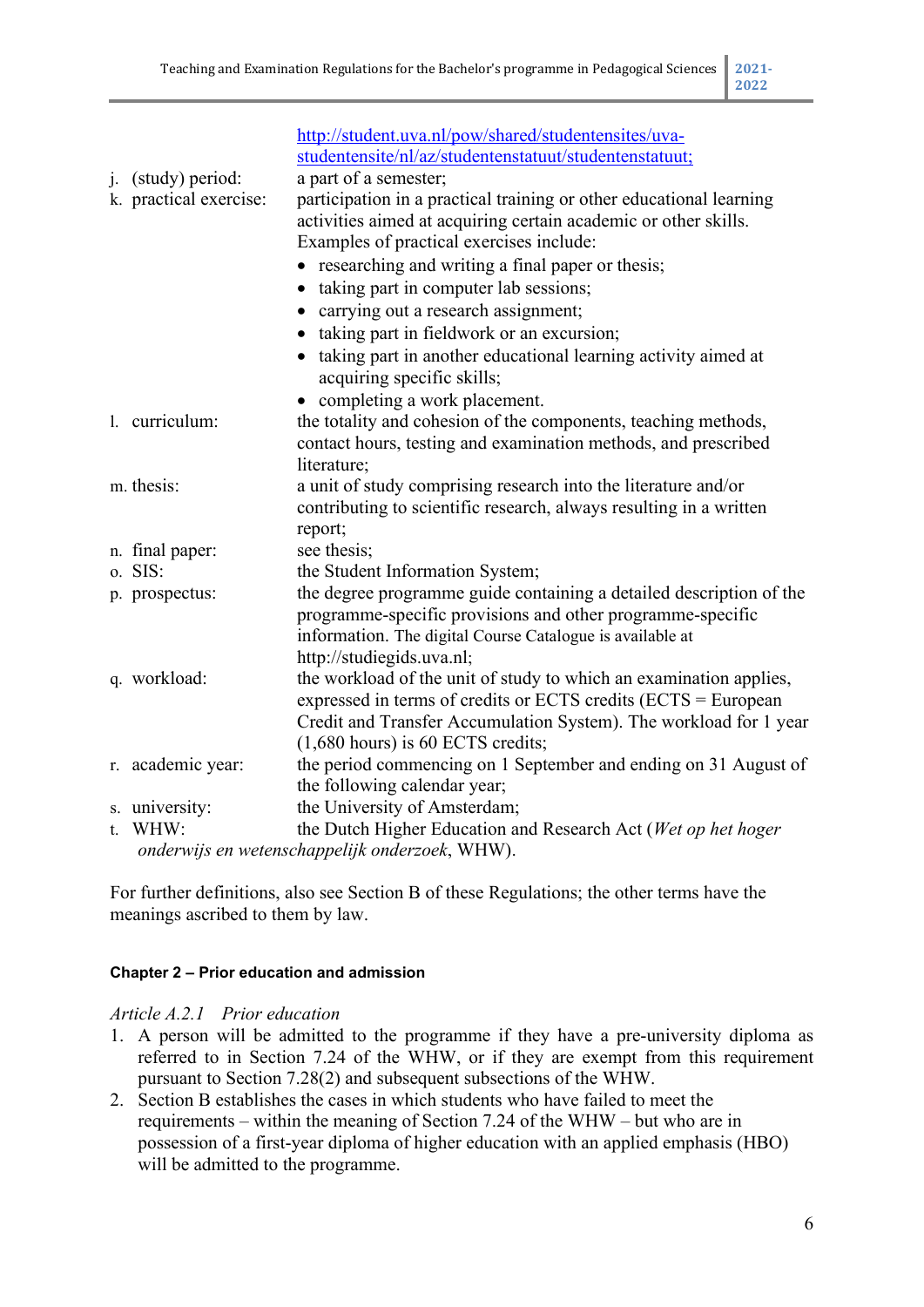# *Article A.2.2 Equivalent prior education*

- 1. Anyone possessing a diploma awarded in a state that is not a party to the Lisbon Treaty (Treaty Series 2002, 137), must submit their degree certificate to the Executive Board through Student Services. The Board will then determine whether the holder meets the requirements for admission to the programme on the basis of the degree certificate and any additional documentary evidence.
- 2. Anyone wishing to obtain an exemption from the prior education requirements pursuant to Section 7.28 on the basis of a diploma not issued in the Netherlands cannot be enrolled until they have demonstrated sufficient proficiency in the language of instruction in order to follow the programme.
- 3. Anyone wishing to obtain an exemption from the prior education requirements pursuant to Section 7.28 on the basis of a foreign diploma meets, if applicable, the requirement for sufficient proficiency in the Dutch language once they have passed one of the examinations referred to in Section B or have obtained an exemption from taking this examination.
- 4. Anyone wishing to obtain an exemption from the prior education requirements pursuant to Section 7.28 on the basis of a foreign diploma meets, if applicable, the proficiency requirement in English as the language of instruction once they have passed one of the examinations referred to in Section B at the level specified there.

## *Article A.2.3 Entrance examination*

- 1. Persons aged 21 years and older who do not meet the requirements for prior education referred to in Article 2.1 or 2.2 can submit a request to the Executive Board in order to take an entrance examination (*colloquium doctum*), as stipulated in Section 7.29 of the WHW.
- 2. Section B stipulates the requirements set for such an examination.

## *Article A.2.4 Refusal or termination of enrolment/unsuitability*

- 1. Based on the provisions of Section 7.42a of the WHW, the dean or the Examinations Board may in exceptional cases ask the Executive Board to terminate or refuse a student's enrolment in a programme if this student shows through their actions or remarks that they are unsuitable either for practising one or more of the professions for which the programme in question is preparing the student or for the practical preparation for professional practice.
- 2. If a student is suspected of being unsuitable as described in Paragraph 1, the Examinations Board or the dean will institute an inquiry, of which the student will be notified immediately. The Examinations Board or the dean will not issue any recommendation without carefully considering the interests involved and giving the student the opportunity to be heard.

## **Chapter 3 – Degree programme structure**

## *Article A.3.1 Structure of the academic year*

- 1. The degree programme will be provided in a semester structure as outlined in the [Decision](http://www.uva.nl/binaries/content/assets/uva/nl/over-de-uva/over-de-uva/regelingen-en-regelementen/onderwijs/besluit-jaarindeling-onderwijs-2017-2024.pdf?3034787701703)  [on the Academic Calendar.](http://www.uva.nl/binaries/content/assets/uva/nl/over-de-uva/over-de-uva/regelingen-en-regelementen/onderwijs/besluit-jaarindeling-onderwijs-2017-2024.pdf?3034787701703)
- 2. The degree programme will provide at least 12 contact hours per education week during the first year.

# *Article A.3.2 Structure of the degree programme and participation in education activities*

1. The programme comprises the units of study referred to in Chapter 4 of Section B of the Teaching and Examination Regulations.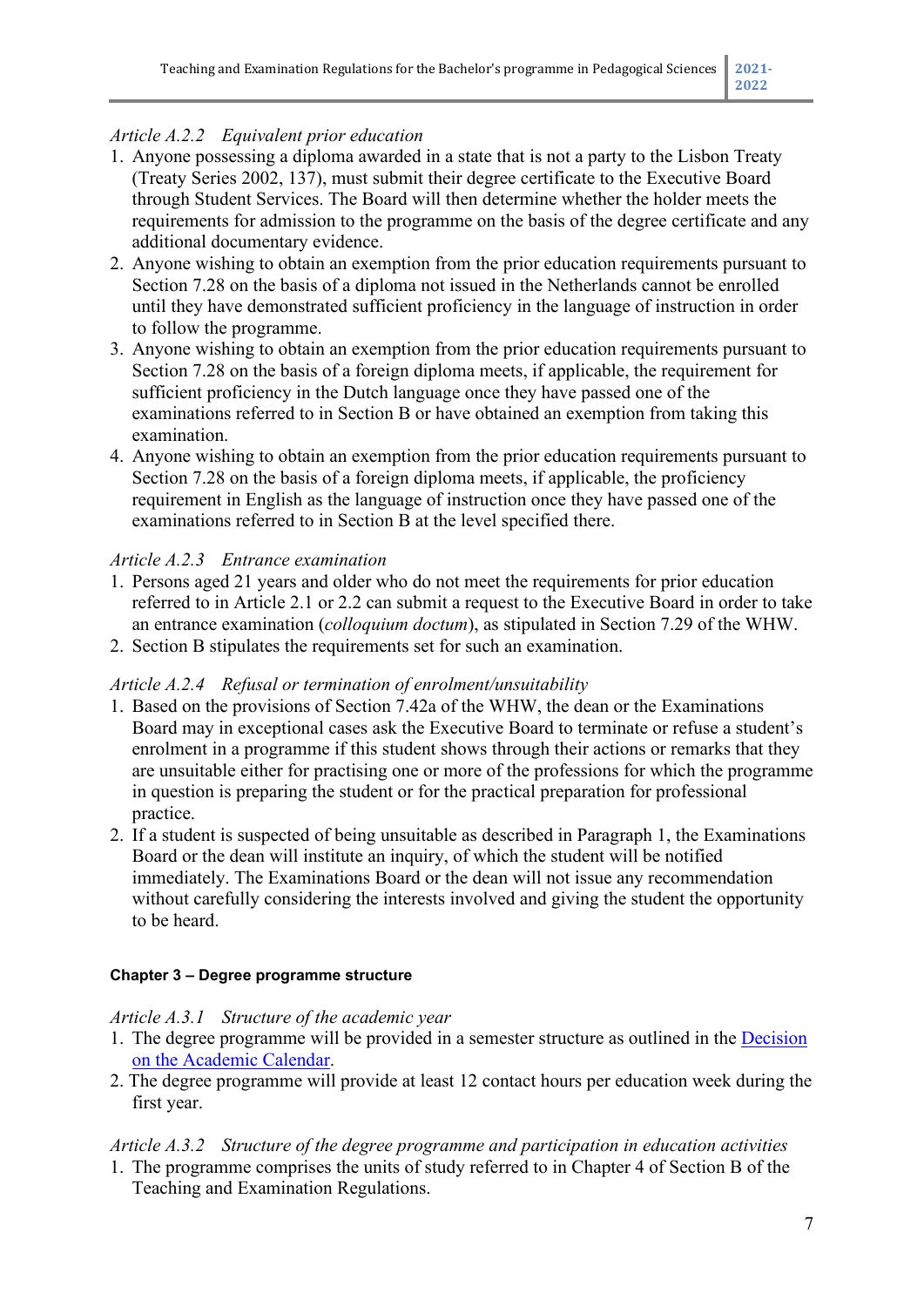- 2. The programme has a workload of at least 180 ECTS.
- 3. Further conditions with regard to registration for participation in a unit of study, if applicable, are described in Chapter 4 of Section B.

#### **Chapter 4 – Assessment and examinations**

## *Article A.4.1 Participation in examinations*

- 1. Students who have registered correctly for participation in a unit of study and who have been admitted to this unit of study will automatically be registered to take part in the associated examination. Further provisions in relation thereto, if applicable, are included in Section B.
- 2. The provisions of Paragraph 1 will not apply to students who are only enrolled in one or more Master's programmes. These students are not entitled to participate in examinations and final examinations of Bachelor's programmes, and therefore will not be registered for them.
- 3. Students who fail an examination at the first attempt are registered automatically for participation in a resit, unless stipulated otherwise in Section B.

## *Article A.4.2 Type of examination*

- 1. Section B stipulates the way in which a unit of study is concluded and what form any examination will take.
- 2. The Examinations Board may, at a student's request, permit a different form of examination than stipulated in Section B. Where applicable, detailed rules are provided in the Rules and Guidelines for the Examinations Board.
- 3. Where a unit of study is no longer offered, Section B will include a transitional arrangement.
- 4. The remaining procedures for assessment, and the guidelines as well as directives for the assessment of examinations and for the determination of the results thereof, are set out in the Rules and Guidelines of the Examinations Board.
- 5. In the case of units of study with a written examination, the student will be entitled to receive sample questions and model answers as well as information about the actual written examination in terms of its length, type, questions and content.

## *Article A.4.3 Oral examinations*

- 1. No more than one student at a time may be administered an oral exam, unless Section B provides otherwise for the unit of study in question.
- 2. A second examiner will be present at the administration of oral examinations, unless the Examinations Board has determined otherwise. At the student's request and subject to the examiners' approval, audio recordings can be made. In the absence of a second examiner, an audio recording of the oral examination will be made. These audio recordings are kept by the University.
- 3. The remaining procedures for examinations, and the guidelines as well as directives for the assessment of examinations and for the determination of the results thereof, are set out in the Rules and Guidelines of the Examinations Board.

## *Article A.4.4 Determination and announcement of assessment results*

1. The examiner will announce the result of a written examination as quickly as possible. A maximum marking period of 20 working days applies at the faculty. If the degree programme applies a shorter marking period, it is indicated in Section B. The examiner is responsible for ensuring that the marking period is observed. The examiner will submit the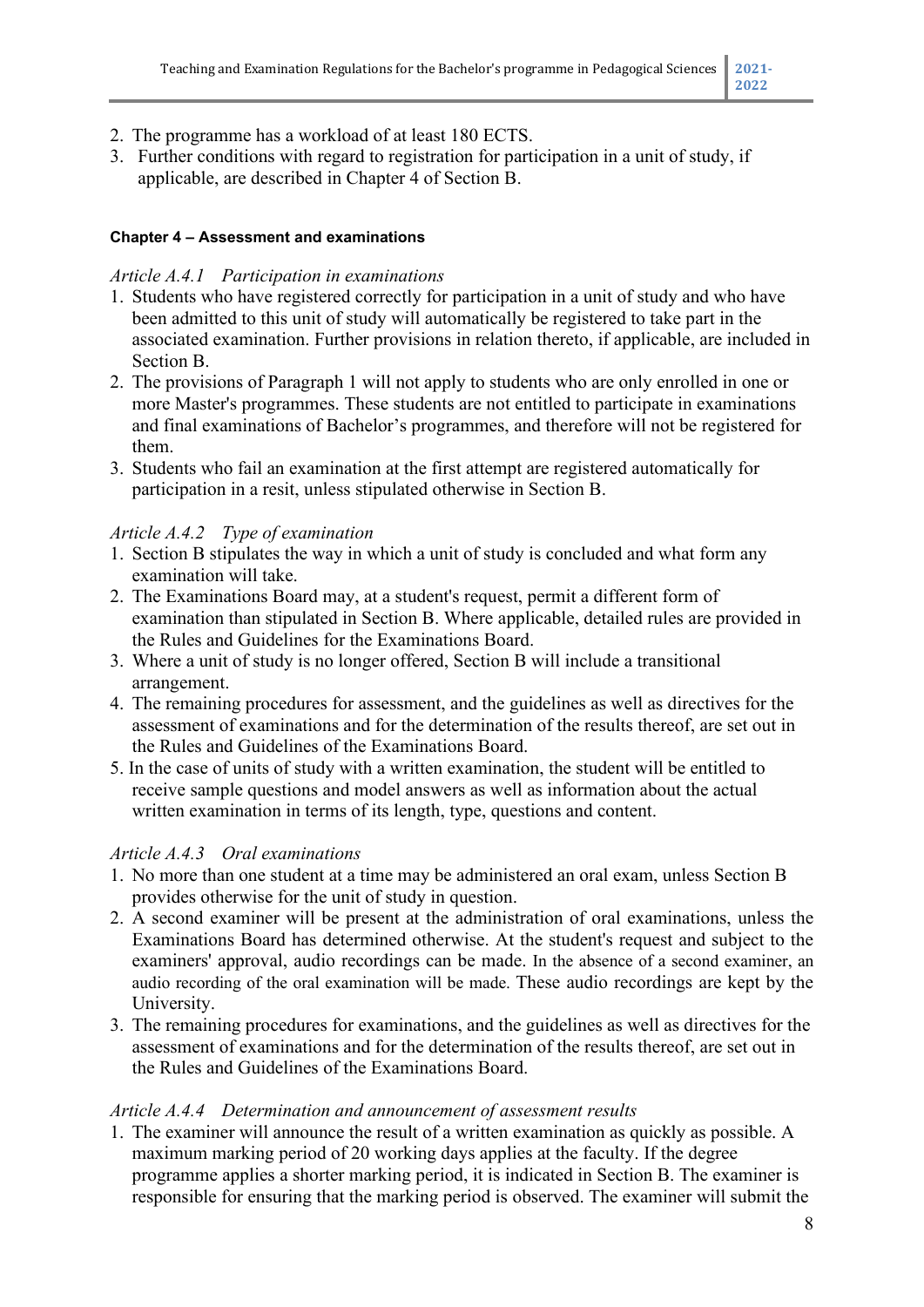necessary information to the Programme Administration, which ensures that the marks are registered immediately. The Programme Administration will also ensure that the student is immediately notified of the mark's determination, taking due account of the applicable confidentiality standards.

- 2. The examiner will announce the result of an oral examination immediately upon completion of the examination. The last sentence of Paragraph 1 will apply in this case.
- 3. In the case of examination types other than oral or written examinations, the Examinations Board will determine the manner and period in which the student will be informed of the results in advance.
- 4. When issuing the results of an examination, the student will be informed of their right as referred to in Articles A.4.9 and A.4.10 to inspect and discuss the examination, as well as the option to appeal to the Examinations Appeals Board (COBEX).
- 5. The remaining procedures for assessment, and the guidelines as well as directives for the assessment of examinations and for the determination of the results thereof, are set out in the Rules and Guidelines of the Examinations Board.
- 6. A student may lodge an appeal with the Examination Appeals Board against the way in which the result was determined within six weeks of the determination of the result. If the option of reassessment by the examiner is available, this option does not affect the time period for lodging an appeal.<sup>[1](#page-9-0)</sup>

# *Article A.4.5 Examination opportunities*

- 1. Per academic year, two opportunities will be offered to take examinations in the degree programme, unless stipulated otherwise in Section B.
- 2. Paragraph 1 does not apply to work placements or theses. The relevant resit options are detailed in the applicable work placement manual or graduation handbook.
- 3. In case of a resit, the most recent result will apply.
- 4. The resit for an examination must take place within a reasonable period following the announcement of the result of the examination being resat.
- 5. Further conditions with regard to resits are included in Section B, where applicable.

## *Article A.4.6 Marks and other results*

- 1. Marks are given on a scale from 1 to 10, with a maximum of one decimal.
- 2. A final mark of 5.5 or above is deemed a pass.
- 3. Results that are not expressed in marks are graded in terms of 'requirements met' (AVV) or 'failed to meet the requirements' (NAV), or in terms of a 'pass' (VOL) or a 'fail' (ONV).

4. Students who are registered for an examination or for participation in another type of final assessment, but who do not participate, will be given the qualification of 'not attended' (NAP).

5. Further conditions with regard to results are included in Chapter 5 of Section B, where applicable.

# *Article A.4.7 Exemption*

- 1. At the written request of the student, the Examinations Board may exempt the student from taking one or more examination components.
- 2. The Examinations Board will make a decision within 20 working days of receiving the request.
- 3. Further conditions with regard to exemptions are where applicable included in Section B and/or the Rules and Guidelines of the Examinations Board.

<span id="page-9-0"></span><sup>&</sup>lt;sup>1</sup> When appealing to the CBE, students are expected to notify the study adviser and/or Examinations Board of their study programme as well. This fact does not affect the time period for appealing to the CBE.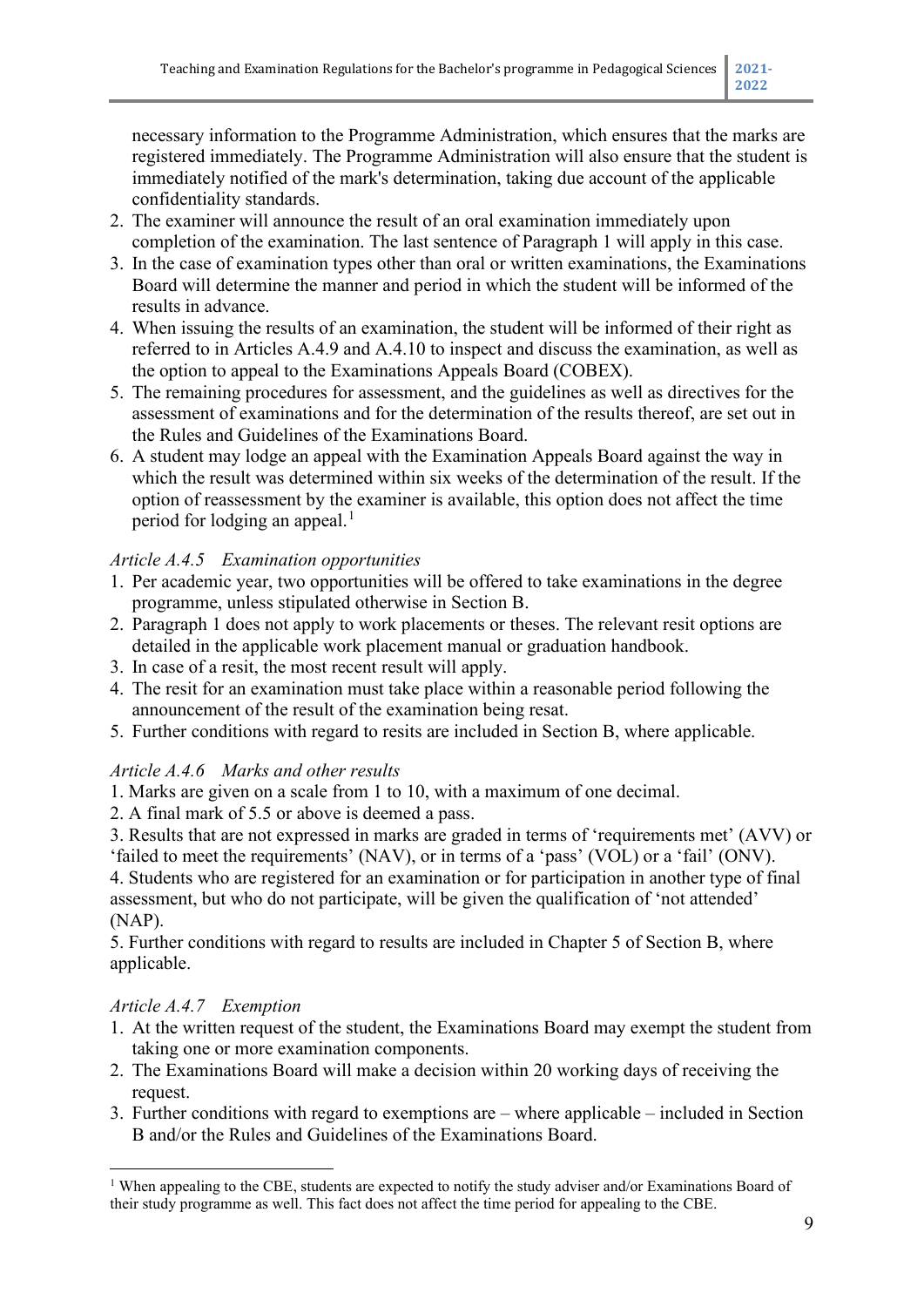## *Article A.4.8 Validity period of results*

- 1. The dean may limit the validity period of units of study that a student has passed and of exemptions which they have been granted if the knowledge, insight and/or skills that were tested is or are demonstrably obsolete.
- 2. Section B determines which units of study that a student has passed and which exemptions that they have been granted are subject to a limited validity period.
- 3. Contrary to the provisions of Paragraph 1, the Examinations Board may decide in individual cases to extend the validity period of a unit of study that has been passed or an exemption that has been granted.
- 4. The validity period of an interim result is limited to the academic year in which it was obtained or until the end of the unit of study in question, as determined in Section B.

# *Article A.4.9 Right of inspection*

- 1. For a period of at least 20 working days after the announcement of the results of a written (digital) examination, students will be allowed upon request to inspect the students' assessed work, the questions and assignments therein and – where possible – the standards upon which the assessment was based.
- 2. The examiner may determine that this right of inspection or perusal referred to in Paragraph 1 is to be granted at a specific time and location. The time and location referred to in the previous sentence are announced in the digital learning environment of the relevant course (unit of study).
- 3. If a student was or is unable to attend at the place and time referred to in Paragraph 2 due to participation in education or *force majeure*, an alternative option will be offered.
- 4. If the student completing the exam so requests, a copy of the student's assessed work will be provided.
- 5. The inspection referred to in Paragraph 1 also provides for the inspection of interim examinations, on the understanding that if the inspection takes place at a certain location and a certain time (as referred to in Paragraph 2), the inspection must occur no later than three working days before the final examination.
- 6. A right of inspection applies in full to digital examinations.

# *Article A.4.10 Post-exam discussion*

- 1. If a collective post-exam discussion has been organised, an individual post-exam discussion will only take place if the student attended the collective post-exam discussion or was unable to attend the collective post-exam discussion due to *force majeure* or participation in education.
- 2. Students who meet the requirements stipulated in Paragraph 1 may request an individual post-exam discussion from the relevant examiner. The examiner will determine the time and place of the post-exam discussion.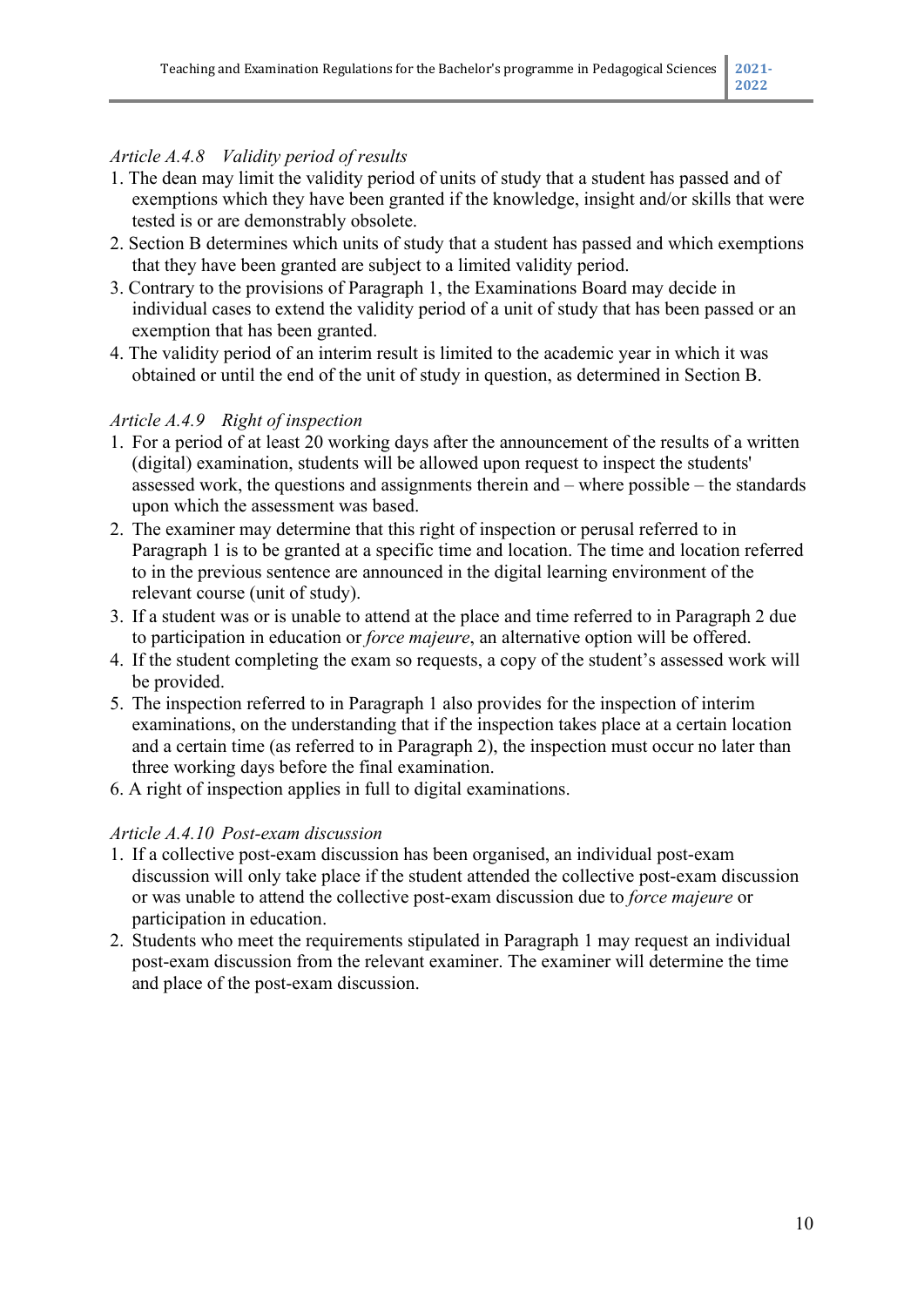## *Article A.4.11 Bachelor's final examination*

- 1. The Examinations Board will determine the results and date of graduation if and when it establishes that the student has passed all of the units of study within the programme.
- 2. A degree certificate can only be awarded once the Executive Board declares that the student has complied with all the procedural requirements, including the payment of tuition fees.
- 3. The rules for conferring the designation of cum laude are set out in the Rules and Guidelines of the Examinations Board.

## *Article A.4.12 Degree certificate and statement*

- 1. The Examinations Board will issue a degree certificate as proof that the student has passed their final examination. The model of the degree certificate is set by the Executive Board. The Examinations Board will add a diploma supplement to the degree certificate, providing insight into the nature and content of the completed programme. The diploma supplement will be written in Dutch or English and will comply with the European format.
- 2. Students who have passed more than one examination and to whom no certificate as referred to in Paragraph 1 can be presented may request a statement from the relevant Examinations Board, indicating in any event which examinations the student has successfully completed, with a description of the units of study to which they relate, the number of ECTS obtained and the date when they passed the examinations.
	- 3. The student must request their diploma in SIS themselves. The Examinations Board can proceed to award the diploma to the student who completed the requirements for the final examination, as determined in paragraph 1, unless the student has requested a deferment. The student will be informed promptly about the intention of the Examinations Board to proceed with awarding the diploma, as referred to in paragraph 1. The procedure of the Examinations Board can be found in the Rules and Guidelines for the Examinations Board.

## *Article A.4.13 Fraud and plagiarism*

- 1. The provisions of the Regulations governing Fraud and Plagiarism in the Rules and Guidelines of the Examinations Board apply in full.
- 2. Electronic detection software will be used in order to detect plagiarism in texts. In submitting a text, a student implicitly consents to the text being entered in the database of such detection software.

#### **Chapter 5 – Honours programme**

#### *Article A.5.1 Honours programme*

1. Honours programmes will be fully governed by the Honours Programme Decision of 27 November 2018 [Honours Programme Decision.](http://www.uva.nl/over-de-uva/uva-profiel/regelingen-en-reglementen/onderwijs/onderwijs.html) Further provisions, if applicable, are included in Section B.

#### **Chapter 6 – Academic student counselling, advice regarding continuation of studies and study progress**

#### *Article A.6.1 Study progress administration and academic student counselling*

1. The dean will be responsible for the correct registration of students' study results in SIS. Once the assessment of a unit of study has been registered in SIS, each student can inspect their results for that unit of study and access an overview of the results obtained in SIS.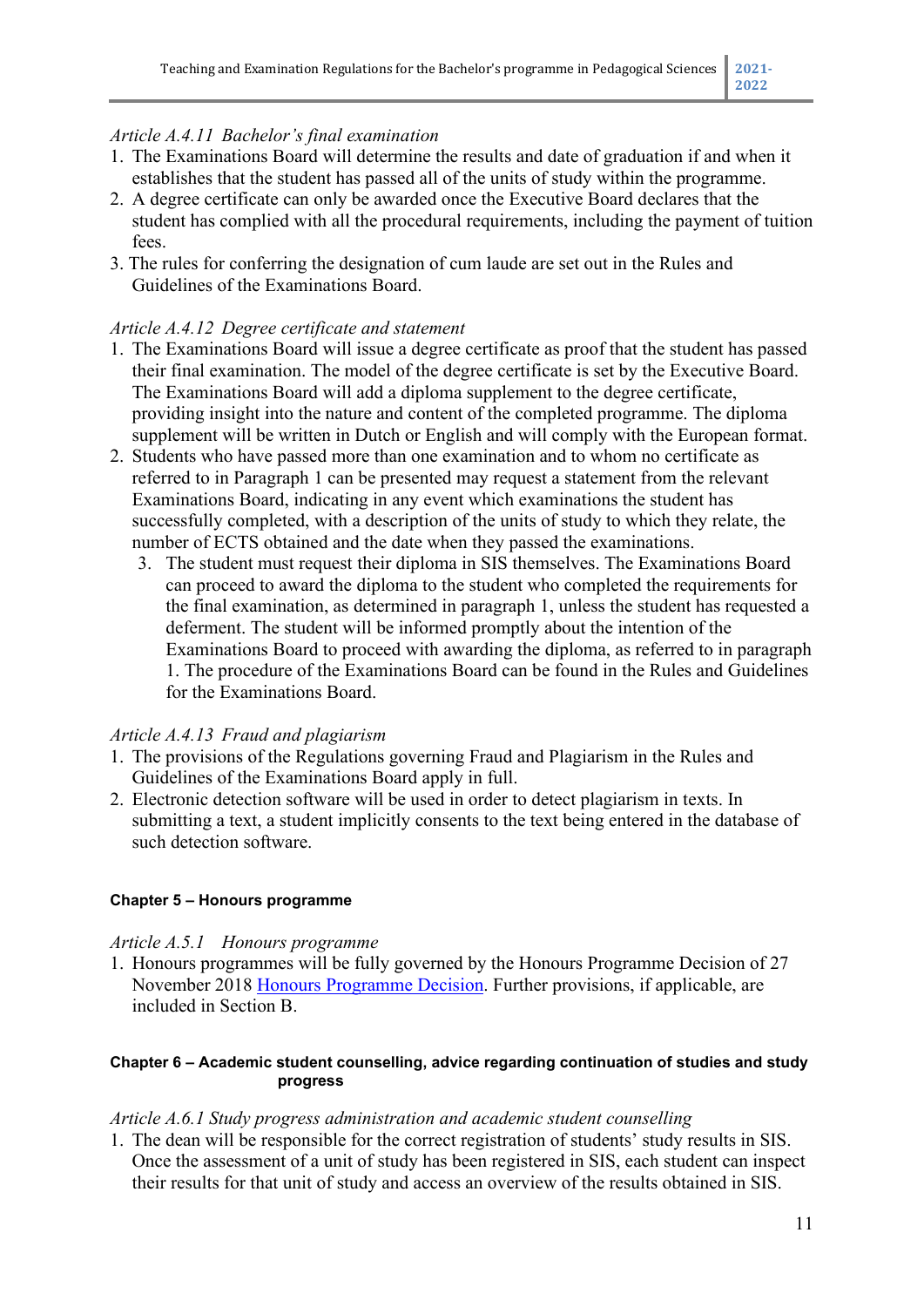2. Enrolled students are entitled to academic student counselling. The types of academic student counselling available are described in Section B.

## *Article A.6.2 Advice regarding continuation of studies*

- 1. As soon as possible after resitting the examinations of the first semester of their first year as an enrolled student, and in any event before 1 February, the student will receive written advice on whether they can continue with the programme or not.
- 2. Students who receive negative advice as referred to in Paragraph 1 will be invited to a meeting in order to discuss their study method, to reconsider their choice of study, and to discuss possible exceptional personal circumstances and a possible referral to another programme.
- 3. All students enrolled in full-time Bachelor's programmes will receive advice regarding the continuation of their studies from or on behalf of the dean by the end of their first year at the latest.
- 4. Different periods may apply to students following a part-time programme. Where applicable, these periods will be mentioned in Section B.
- 5. If a rejection is linked to the advice issued at the end of the first academic year of enrolment ('negative study advice'), the provisions of Article 6.3 will apply.

## *Article A.6.3 (Negative) binding study advice*

- 1. The advice issued at the end of the first academic year of enrolment will be a binding rejection if the student has not achieved the standard required for positive study advice. Negative binding study advice will not be issued if the student demonstrates that they did not meet the standard as a consequence of personal circumstances, as referred to in Article A.6.4. The standard and, if applicable, other criteria on the basis of which negative binding advice may not be issued is/are described in Section B.
- 2. Credits for exemptions do not count towards a determination of the number of acquired credits as referred to in Paragraph 1, unless stipulated otherwise in Section B.
- 3. In accordance with Paragraph 3 of Article 6.2, in the case of intended binding study advice, a student who has not met the standard will be informed in writing that the dean intends to issue the student with negative binding study advice. The same procedure will apply in the next year of enrolment if the student is permitted to continue with the degree programme as a result of personal circumstances (see Article A.6.4) and if they have still not successfully completed all of the required units of study of the first year of study by that time.
- 4. Along with the information referred to in Paragraph 1, the student will also be informed of the possibility of being heard by or on behalf of the dean and how they can apply for such a hearing.
- 5. As soon as possible after the hearing, the dean will determine whether students will receive a negative binding study advice.
- 6. Students may lodge an appeal with the UvA Examination Appeals Board against a decision on a negative binding study advice within six weeks of the day of the decision's announcement.
- 7. Students who receive a negative binding study advice are consequently not allowed to enrol in the Bachelor's programmes referred to in Article 7.2 of Section B during the following three academic years.
- 8. Further provisions for negative binding study advice, if applicable, are included in Section B.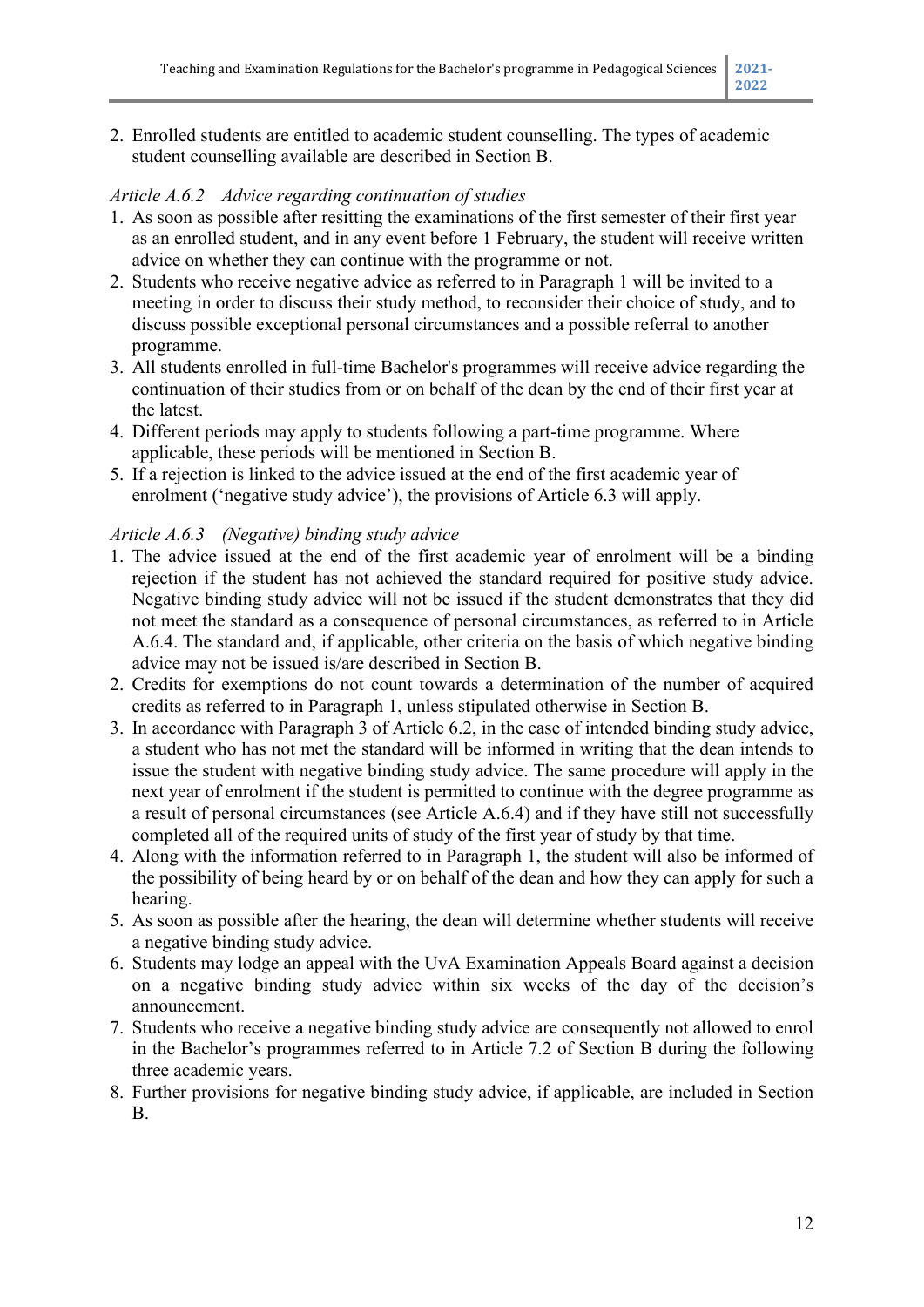## *Article A.6.4 Personal circumstances and hardship clause*

- 1. The dean will not include a rejection in the advice regarding the continuation of studies in the case of personal circumstances as a result of which the student concerned cannot have been reasonably expected to have met the BSA standard set.
- 2. If circumstances as referred to in Paragraph 3 should occur, the student must notify the study adviser as soon as possible, providing details of:
	- a. the period in which the circumstances occurred or continue to occur;
	- b. a description of the circumstances and the severity thereof;
	- c. the extent to which the student cannot or could not participate in instruction/classes or an interim examination.
	- It is the student's responsibility to submit documentary evidence to substantiate the notification. The procedure regarding such cases is outlined further in Section B.
- 3. Personal circumstances within the meaning of this article include:
	- a. illness;
	- b. physical, sensory or other functional impairment of the student;
	- c. pregnancy of the student;
	- d. special family circumstances;
	- e. membership of a university representative advisory body or Programme Committee;
	- f. membership of an assessment panel as referred to in Chapter 5a of the WHW;

h. other personal circumstances determined on an individual basis, or other activities as defined in individual cases which are of general social value or in the interests of the University;

i. the pursuit of top-class sport, as referred to in the Top-class Athletes Scheme at the University of Amsterdam.

4. If the dean should determine that there is a case of personal circumstances within the meaning of this article, the dean will determine a period that does justice to the nature and seriousness of the student's personal circumstances, in which the components of the first year of the degree programme can be successfully completed. The procedure regarding such cases is outlined further in Section B.

#### *Article A.6.5. Adaptations for students with a disability*

- 1. Students with a disability may submit a written request to the study adviser for adaptations to courses, practical training and examinations in order to accommodate their disability. Such adaptations will accommodate the student's individual disability as much as possible but may not alter the quality or degree of difficulty of a course or examination. In all cases, the student must fulfil the exit qualifications of the programme.
- 2. A request as referred to in Paragraph 1 will only be taken into consideration if it is accompanied by a recommendation from a student counsellor. This recommendation may be no older than 12 weeks and must be based in part on a recent statement from a physician or psychologist registered in the Dutch BIG register of health-care professionals. In the case of a chronic and/or structural disability, however, the foregoing recommendation need only be provided once.
- 3. The dean or, on their behalf, the College/Graduate School director or the programme director will decide on adaptations concerning teaching facilities and logistics. The Examinations Board decides on requests for adaptations to examinations.
- 4. Requests for adaptations will be denied if the implementation of such a request would put disproportionately challenge the organisation or the resources of the faculty or university were it to be upheld.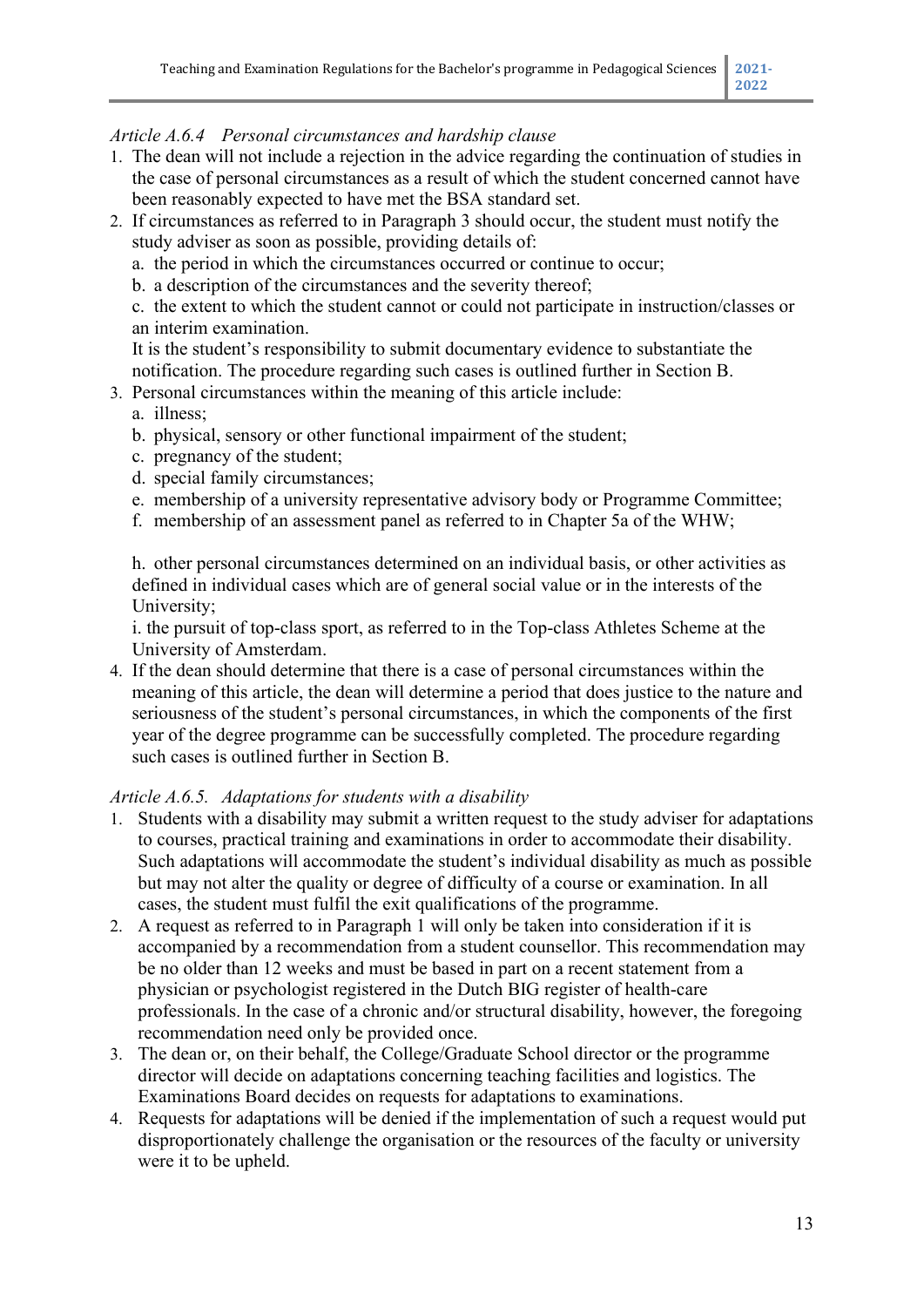- 5. If a request as referred to in Paragraph 1 is approved, the student must make an appointment with the study adviser to discuss the form that these facilities will take.
- 6. If the student's disability necessitates an extension of the time set for completing an examination, the Examinations Board will provide a statement proving the student's entitlement to this extension.
- 7. The statement referred to in Paragraph 6 is valid for a maximum of one year. This validity period may be extended on the recommendation of a student counsellor.

## **Chapter 7 – Teaching evaluation**

#### *Article A7.1 Teaching evaluation*

The teaching evaluation will take place in the manner determined in Section B.

## **Chapter 8 – Hardship clause**

## *Article A.8.1 Hardship clause*

In instances not regulated by the Teaching and Examination Regulations or in case of demonstrable extreme unreasonableness and unfairness, the dean responsible for the degree programme will decide, unless the matter concerned is the responsibility of the Examinations Board.

## **Chapter 9 – Transitional and final provisions**

## *Article A.9.1 Amendment and periodic review*

- 1. Amendments to Section A of the Teaching and Examination Regulations will be adopted by the dean with due observance of the regulations pursuant to Section 9.5 of the WHW, as adopted by the Executive Board in relation to Section A, and with due observance of the relevant authorities of the representative advisory bodies.
- 2. Amendments to this section of the Teaching and Examination Regulations pertaining to the current academic year can only be made if they do not demonstrably harm the interests of the students.

## *Article A.9.2 Transitional provisions*

Contrary to the provisions of the applicable Teaching and Examination Regulations, students who started their degree programmes under previous Teaching and Examination Regulations will be subject to the transitional arrangements outlined in Section B.

## *Article A.9.3 Publication*

- 1. The dean will ensure proper publication of Sections A and B of these Regulations, as well as all amendments to them.
- 2. The Teaching and Examination Regulations will be published on the Faculty's website.

## *Article A.9.4 Entry into force*

Section A of these Regulations enters into force on September 1, 2021. Adopted by the dean of the Faculty of Social and Behavioural Sciences on May 31, 2021.

Consent and consultation of the Faculty Student Council, Consent of the FMG Works Council dated May 31, 2021. Consultation of the Programme Committee dated March 8, 2021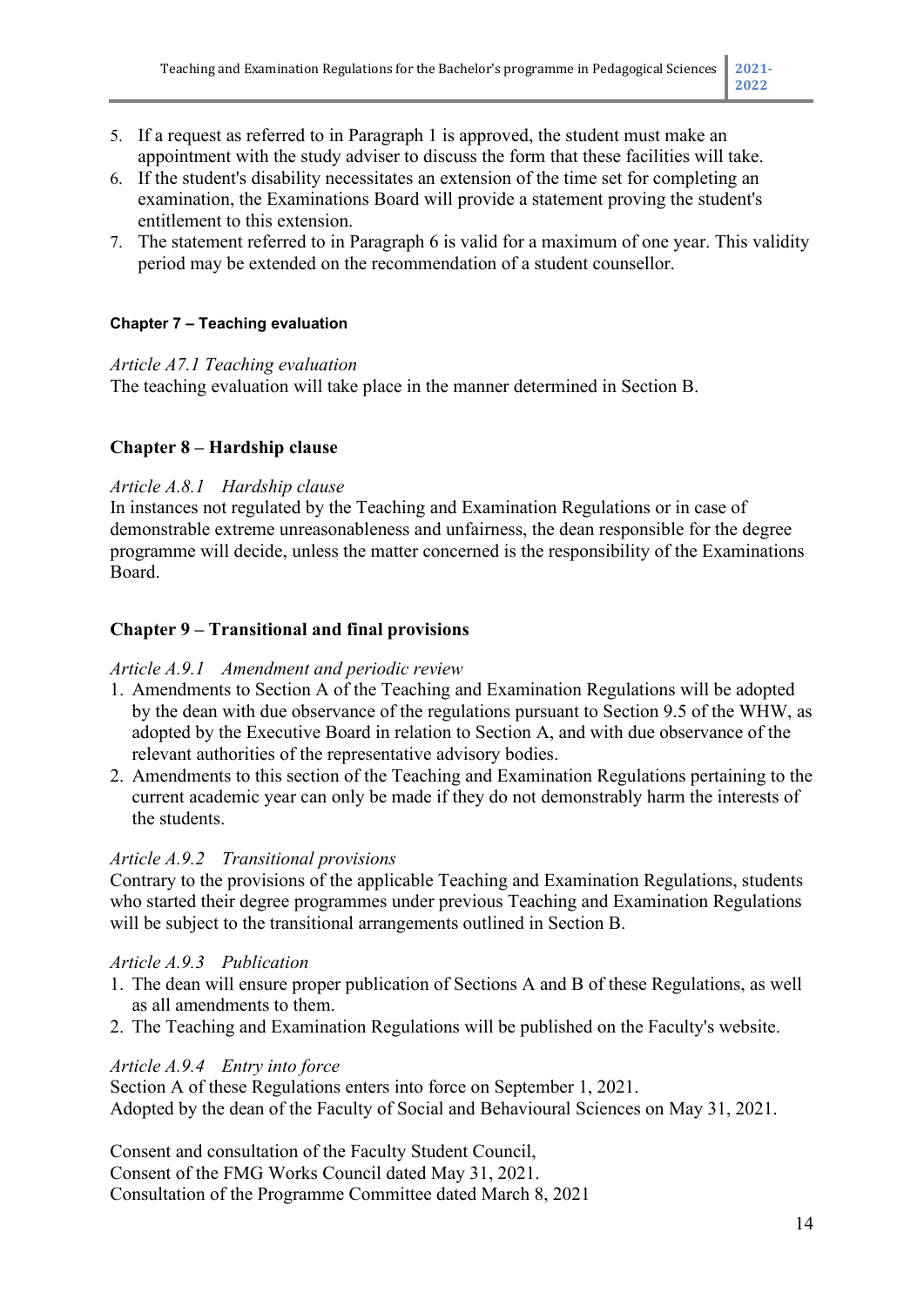# **Section B Programme-specific section**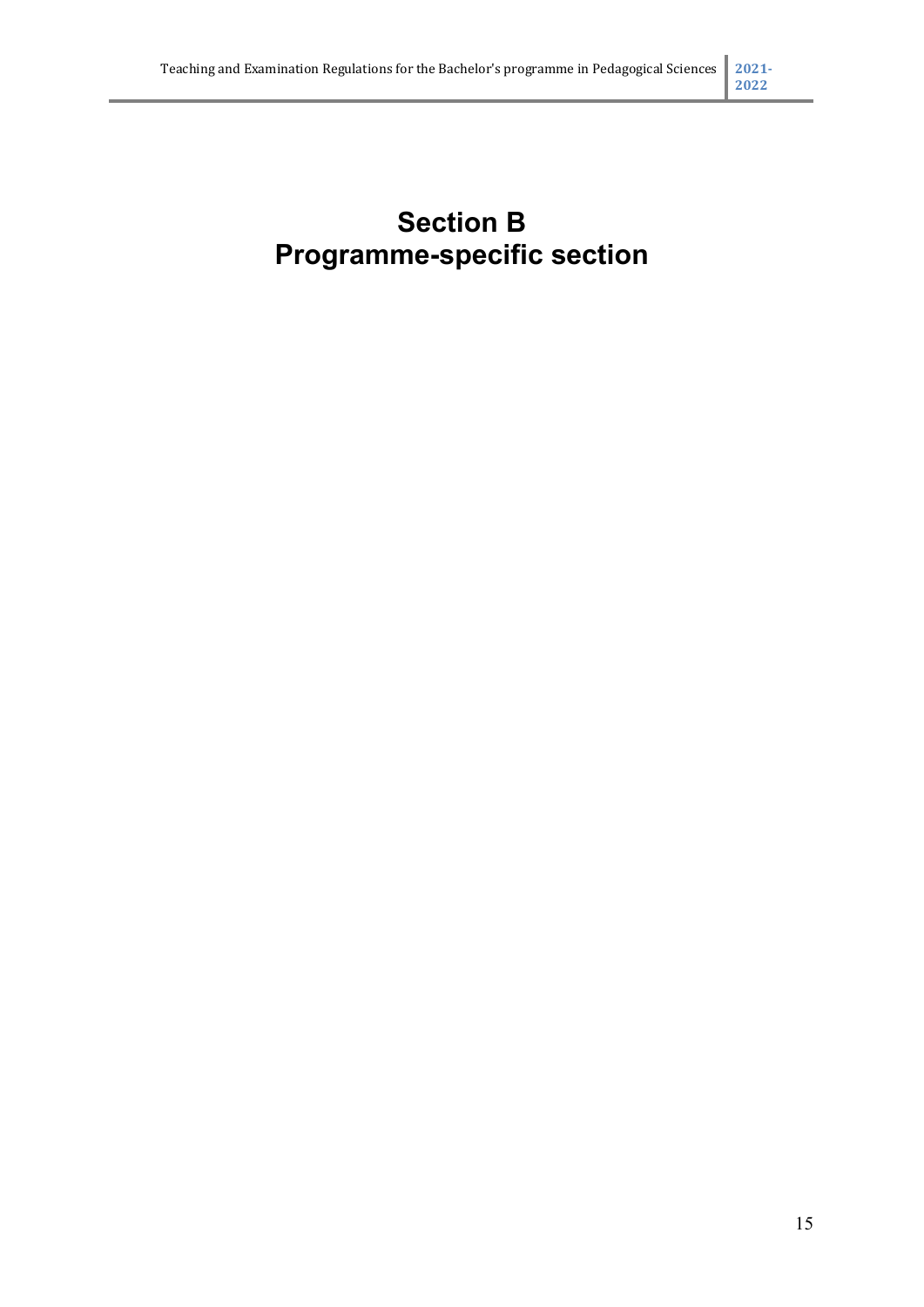# **Chapter 1 – General provisions**

| Article B.1.1 Definitions   |                                                                                      |
|-----------------------------|--------------------------------------------------------------------------------------|
| a. interim test:            | a test of a student's knowledge, understanding and skills                            |
|                             | relating to a part of a unit of study. The assessment is expressed                   |
|                             | in terms of a partial mark;                                                          |
| b. College:                 | the College of Pedagogical and Education Sciences is part of                         |
|                             | the Department of Pedagogical and Education Sciences within                          |
|                             | the faculty. The college is responsible for the organisation of                      |
|                             | the Bachelor's programme;                                                            |
|                             | c. first, second and third year: the programme belonging to the relevant year of the |
|                             | Bachelor's programme;                                                                |
| d. faculty:                 | the Faculty of Social and Behavioural Sciences, in which the                         |
|                             | Bachelor's programme in Pedagogical Sciences is provided;                            |
| e. feedback:                | response to a product or performance by a lecturer, or by one or                     |
|                             | more fellow students. The response is aimed at improving that                        |
|                             | product or performance;                                                              |
| f. resit:                   | the opportunity to resit a test;                                                     |
| g. best-efforts obligation: | the requirements defined in the course manual which students                         |
|                             | must meet in relation to (a) honouring deadlines for handing in                      |
|                             | assessment work and assignments, (b) honouring the attendance                        |
|                             | provisions, (c) participation in assessment opportunities, except                    |
|                             | in the case of force majeure, and (d) active participation in the                    |
|                             | education activities, at the discretion of the lecturer(s), without                  |
|                             | the level of the marks obtained being linked to participation in                     |
|                             | an assessment component in this last case;                                           |
| h. minor:                   | a cohesive package of courses comprising at least 30 ECTS and                        |
|                             | enabling students to study another field in greater depth;                           |
|                             | j. College/Graduate School director: the person responsible for the comprehensive    |
|                             | management of the Bachelor's degree in Pedagogical and                               |
|                             |                                                                                      |
|                             | Education Sciences (POW). The College/Graduate School                                |
|                             | director heads the programme directors and the support staff of<br>the institute;    |
|                             |                                                                                      |
| k. programme director:      | the person responsible for the structure, organisation,                              |
|                             | implementation and quality of the degree programme within the                        |
|                             | framework of POW;                                                                    |
|                             | 1. Rules and Guidelines of the Examinations Board: the document prepared by the      |
|                             | Examinations Board as referred to in Article 7.12b of the                            |
|                             | WHW, containing further procedural provisions in relation to                         |
|                             | education activities, assessment, the course of affairs                              |
|                             | surrounding examinations and the examination;                                        |
| m. study adviser:           | the person who is charged with providing the academic                                |
|                             | counselling for the degree programme.                                                |

## *Article B.1.2 Degree programme information*

1. The degree programme in Pedagogical Sciences (CROHO number 56607) is offered on a full-time basis and the language of instruction is Dutch. For a more detailed explanation, see Chapter B.3 and B.4.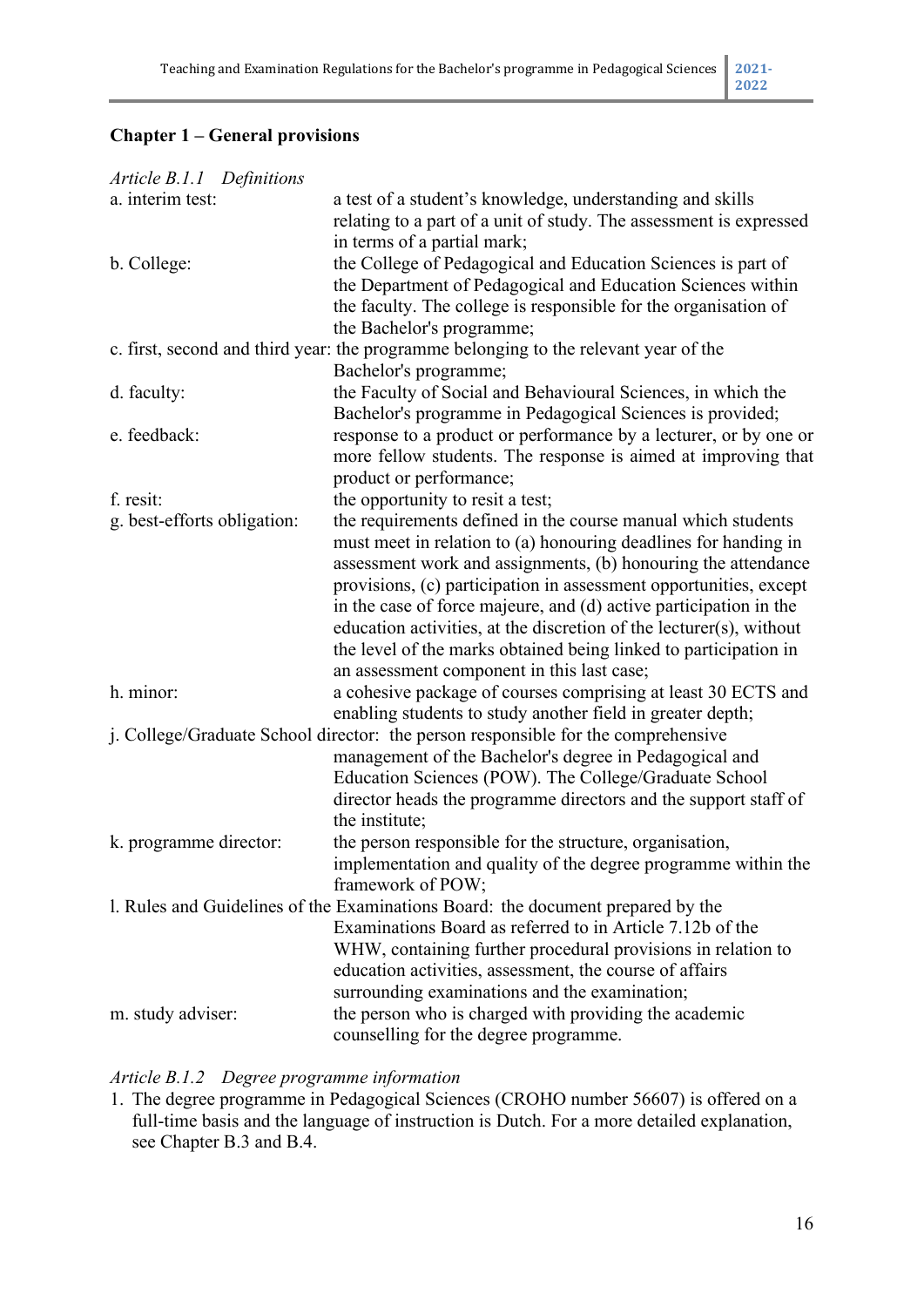# *Article B.1.3 Entry date*

The programme is offered starting in the first semester of an academic year only (1 September). This entry date ensures that the programme can be completed within the nominal study duration.

## **Chapter 2 – Programme objectives and exit qualifications**

## *Article B.2.1 Objective of the degree programme*

1. The aim of the programme is to:

- a) provide knowledge, skills and understanding in the area of Pedagogical Sciences, and to achieve the exit qualifications specified in Article B.2.2;
- b) provide general academic training; including such academic skills as reasoning, writing, speaking and research skills, and correctly citing and recording sources, learning to solve complex problems independently and creatively and critical reflection;
- c) provide an academic education that enables graduates to function as educationalists at an academic level of professional and intellectual ability in a work organisation, and which provides a solid foundation for pursuing a subsequent Master's degree.

# *Article B.2.2 Exit qualifications*

#### *Knowledge and understanding (DD1)*

- a) Graduates have knowledge and understanding of scientific theories as well as studies on issues relating to the education and development of children and young adults.
- b) Graduates have knowledge and understanding of (the current and historical developments in) education practices as well as the current pedagogical research and professional field.
- c) Graduates have knowledge and understanding of the methods used for the systematic analysis of developmental and education situations by means of intake interviews, screening and diagnostic examination.
- d) The graduate has knowledge and understanding of considerations playing a role in the indication of interventions aimed at improving problematic education situations.
- e) The graduate has knowledge and understanding of research methods in the social sciences that are relevant to the pedagogical sciences.
- f) The graduate has knowledge and understanding of ethical issues playing a role in pedagogical research and professional practice.
- g) The graduate has knowledge and understanding of the disciplines of psychology, neurology, educational sciences, law and philosophy as they relate specifically to the pedagogical sciences.

#### *Applying knowledge and understanding (DD2)*

- a) The graduate is able to use relevant scientific theory and practical information to formulate as well as analyse education issues.
- b) The graduate is able to carry out scientific literature reviews on pedagogical issues.
- c) The graduate is able, under supervision, to carry out empirical research in the social sciences.
- d) The graduate is able, under supervision, to diagnose problems in education situations (or simulations thereof).
- e) The graduate is able, under supervision, to indicate interventions aimed at improving problematic education situations (or simulations thereof).

## *Making judgements (DD3)*

- a) The graduate is able to assess research in the social sciences.
- b) The graduate is able to form an opinion on pedagogical issues and approaches on the basis of research in the social sciences.
- c) The graduate is able to form an opinion on specific problems from pedagogical professional practice on the basis of relevant practical information and research in the social sciences.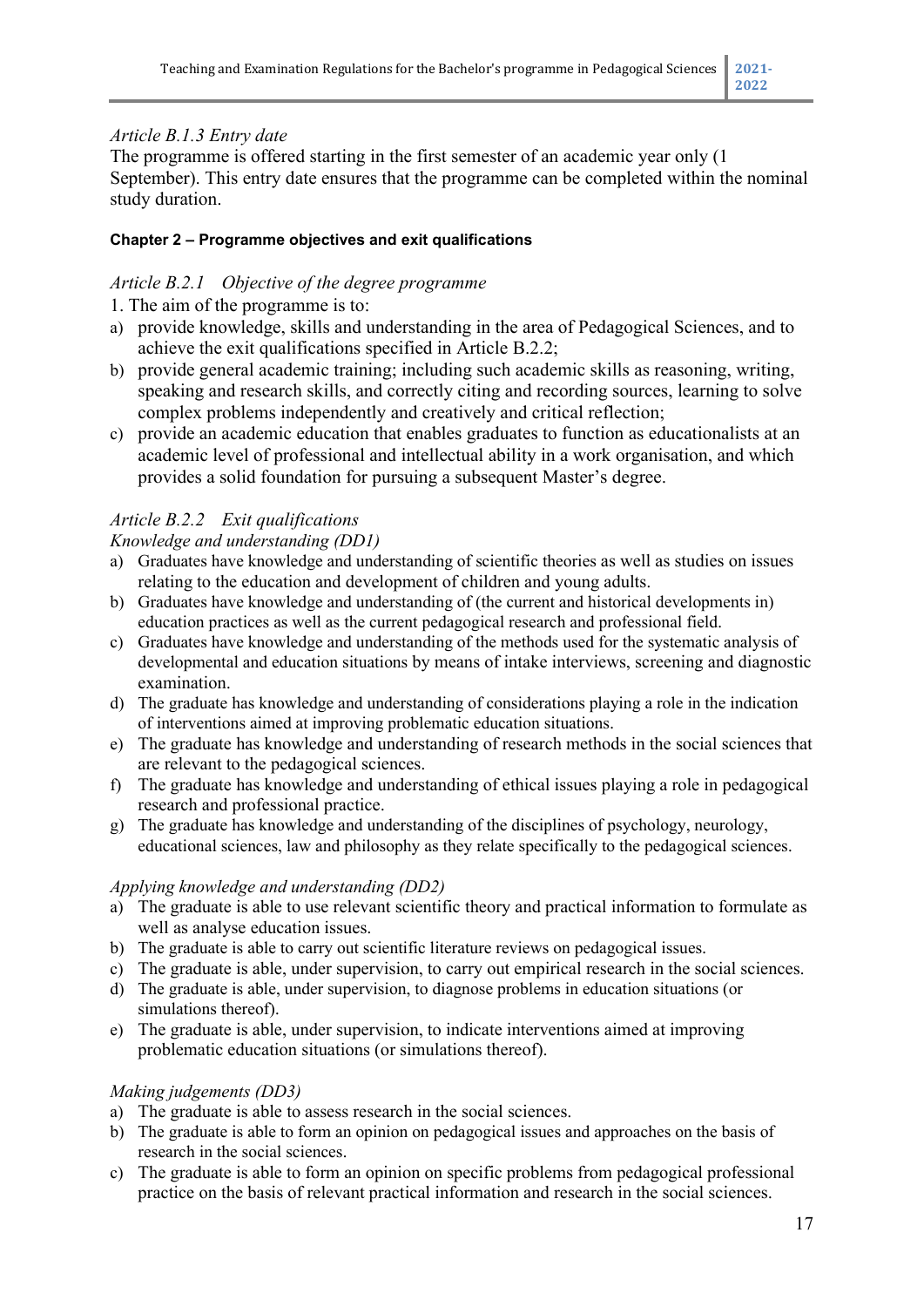- d) The graduate is able to formulate and substantiate their own positions.
- e) The graduate is able to assess the substantiation of others' positions.
- f) The graduate has an open and critical mindset in respect of their own and others' positions.

#### *Communication (DD4)*

- a) The graduate is able to report on the analysis of or research into pedagogical issues in writing and orally, both to colleagues and simulated as well as actual clients and to a wider audience.
- b) The graduate is able to work with other professionals, regardless of differences in understanding and background.

#### *Learning skills (DD5)*

- a) The graduate is able to receive and process feedback, is capable of self-reflection, and is able to guide their own learning process and professional actions.
- b) The graduate has insight into their own skill set and is able to put these skills to use in a targeted manner.
- c) The graduate is able to deepen and broaden their interest in their own field independently.

#### **Chapter 3 – Further admission requirements**

#### *Article B.3.1 Further admission requirements*

- 1. Admission to the degree programme will require the following VWO subject cluster: Admission is automatically granted on the basis of any of the VWO subject clusters.
- 2. There are no additional requirements either for holders of a VWO certificate obtained according to the applicable regulations that are determined under or pursuant to the Secondary Education Act, a first-year diploma of higher professional education (HBO) or a certificate of the successful completion of the HBO final examination. The candidate is expected to have knowledge of mathematics at the VWO level in order to participate in the programme components successfully. This requirement will be explicitly communicated to all interested parties and preliminarily registered students in the information leaflets, information sessions as well as on the website.

#### *Article B.3.2 Entrance examination*

- 1. The entrance examination referred to in Section A relates to the following subjects at the school-leaving examination level:
	- Dutch, VWO school-leaving examination level;
	- Mathematics C, VWO school-leaving examination level;
	- English, VWO school-leaving examination level.
- 2. A candidate who is has a VWO certificate for one of the courses listed in Paragraph 1 will be exempted from assessment in the relevant course.
- 3. The proof that the entrance examination (*colloquium doctum*) has been passed will only provide entitlement to admission to the intended programme or programmes for the academic year after the examination was taken.

#### *Article B.3.3 Dutch-language requirements for Dutch-language Bachelor's programmes*

- 1. The requirement can be met through the successful completion of the state examination for Dutch as a Second Language, Exam II (NT2 II). Students whose prior education was not in a Dutch-speaking country must demonstrate that they have a sufficient command of the Dutch language in order to ensure that they will be able to pursue academic education in the Dutch language successfully.
- 2. Holders of foreign diplomas must also meet the requirement for a sufficient command of the English language. They do so if they meet the UvA's general English proficiency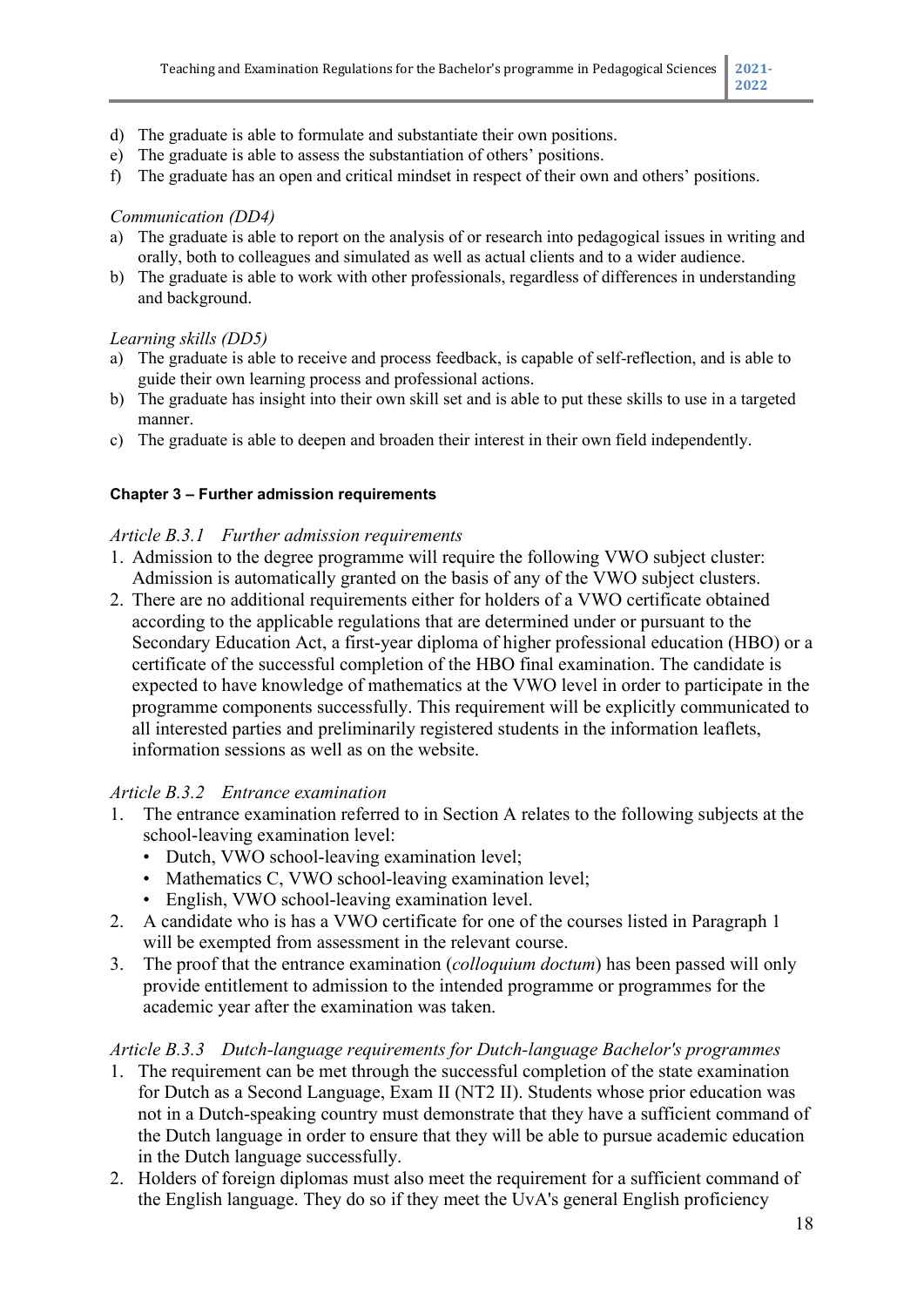requirements; see https://www.uva.nl/en/education/bachelor-s/how-to-apply/dutch-taughtprogrammes/prior-education-non-dutch/english-language-requirements/english-languagerequirements.html.

## *Article B.3.5 Admissions procedure*

- 1. Students who enrol in the degree programme must follow the procedure as described in the [2020-2021 Enrolment Provisions..](https://www.uva.nl/over-de-uva/over-de-universiteit/regelingen-en-reglementen/onderwijs/onderwijs.html)
- 2. Students who enrol in the degree programme are required to participate in UvA Matching.

## **Chapter 4 – Curriculum structure**

## *Article B.4.1 Composition of the degree programme*

- 1. The degree programme consists of a full-time, three-year programme comprising 180 ECTS, of which 150 ECTS consist of required units of study within the student's own field of study and 30 ETCS consist of electives. Detailed provisions for the electives are set out in Article B.4.4.
- 2. The following standards are used in order to calculate the workload:
	- One credit equals 28 hours of study activities.
	- *Participation in courses:* Course participation will involve a minimum of 21 contact hours per 6-ECTS component, with the exception of the thesis component.
	- *Literature study:* For Year 1 course components, the standard is 5 pages with an average degree of difficulty per hour. For Year 2 and Year 3 course components, the standard is 6 pages per hour.

## *Article B.4.2 Compulsory units of study*

The degree programme comprises a package of compulsory and optional units of study. The degree programme has the first semester of the first year in common with the degree programme in Education Sciences. The Academic Skills (ACVA) courses 1 to 6 are part of a continuous learning path associated with the subject-matter courses from years 1 and 2. The first year consists of the following course components and accompanying workloads.

| Name of unit of study           | Course Catalogue<br>number of unit of<br>study | Number of<br>credits | Semester,<br>period | Level        |
|---------------------------------|------------------------------------------------|----------------------|---------------------|--------------|
| Introduction to Pedagogical     | 70110113AY                                     | 6                    | $1, 1$ and $2$      | 1            |
| Sciences                        |                                                |                      |                     |              |
| Research Method                 | 70110101AY                                     | 6                    | 1, 1                | 1            |
| Introduction to Education       | 70110114AY                                     | 6                    | 1, 1 and 2          | $\mathbf{1}$ |
| Sciences                        |                                                |                      |                     |              |
| <b>Descriptive Statistics</b>   | 70110102AY                                     | 6                    | 1, 2                |              |
| Professional Skills I           | 70110174DY                                     | 3                    | 1, 3                |              |
| Testing and Measuring           | 70110103DY                                     | $\overline{3}$       | 1, 3                |              |
| Developmental Psychology        | 70110161AY                                     | 6                    | 2, 1                |              |
| Family and Nuclear Family       | 70110181AY                                     | 6                    | 2, 1                | 1            |
| Educational Ideals, Rights and  | 70110153CY                                     | 9                    | 2, 2 and 3          | 1            |
| Ethics                          |                                                |                      |                     |              |
| Policy and Organisation of      | 70110121AY                                     | 6                    | 2, 2                | $\mathbf{1}$ |
| <b>Education and Assistance</b> |                                                |                      |                     |              |
| Personality Theory              | 70110162DY                                     | 3                    | 2, 3                |              |

First year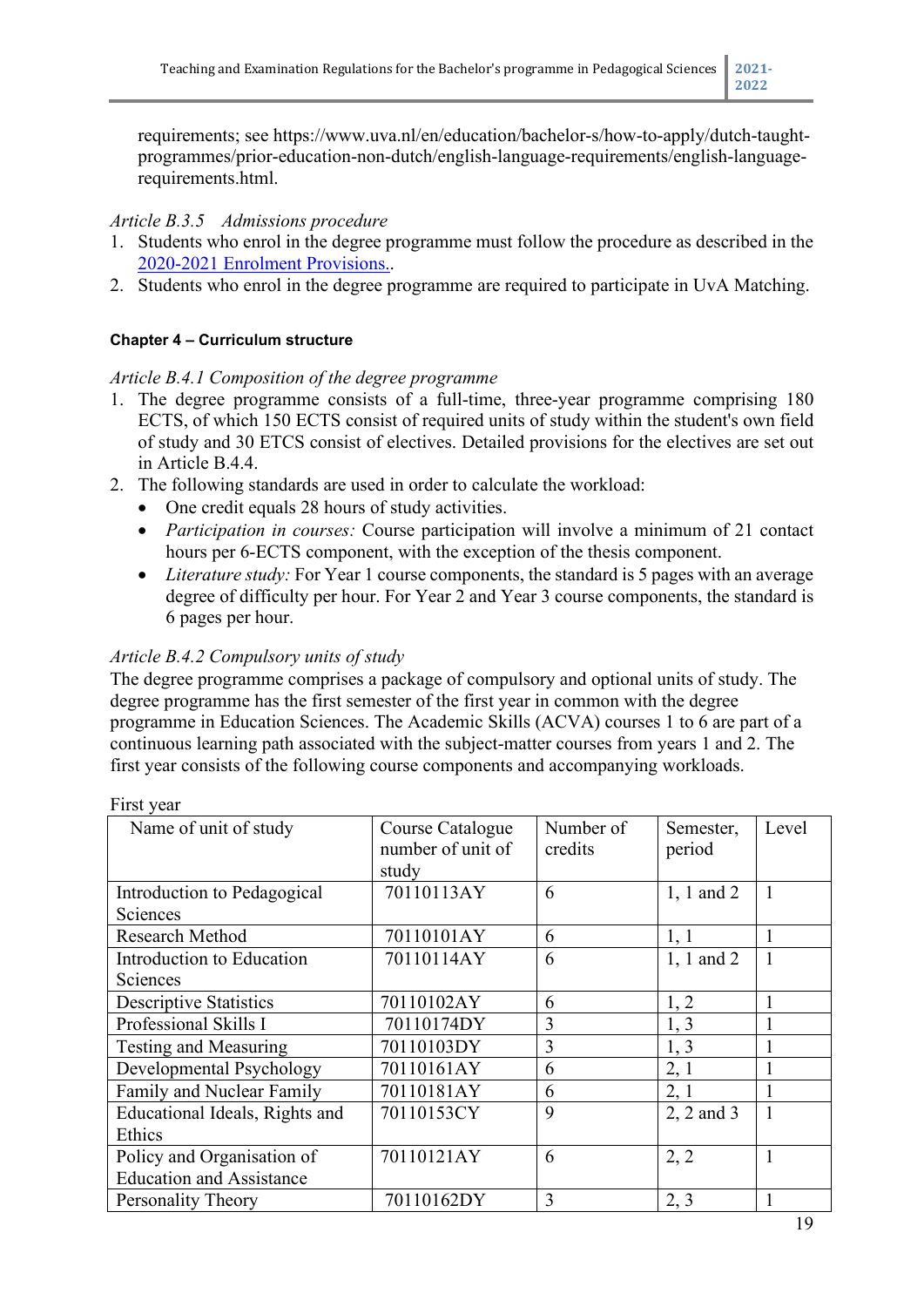Academic Skills 1 7011B1001Y 0 1, 1 and2 1 Academic Skills 2  $\vert$  7011B1002Y  $\vert$  0  $\vert$  2, 1, 2 and  $\frac{3}{2}$ , 1, 2 and 1 Academic Skills 3 7011B1003Y 0 3 1

The second and third year are structured as follows:

A. General compulsory course components amounting to 90 credits;

B. Elective courses amounting to 30 credits.

A. General compulsory course components

This category consists of the following course components and accompanying workloads.

Second year

| Name of unit of study            | Course Catalogue  | Number of        | Semester,      | Level          |
|----------------------------------|-------------------|------------------|----------------|----------------|
|                                  | number of unit of | credits          | period         |                |
|                                  | study             |                  |                |                |
| Learning at School               | 70120231AY        | 6                | 1, 1           | $\overline{2}$ |
| <b>Professional Educators</b>    | 70120226AY        | 6                | 1, 1           | $\overline{2}$ |
| <b>Brain and Behaviour</b>       | 70120241AY        | 6                | 1, 2           | $\overline{2}$ |
| Psychopathology                  | 70120256AY        | 6                | 1, 2           | $\overline{2}$ |
| Professional Skills II           | 70120274DY        | 3                | 1, 3           | $\overline{2}$ |
| <b>Qualitative Research</b>      | 70120201DY        | 3                | 1, 3           | $\overline{2}$ |
| Friends and Free Time            | 70120216AY        | 6                | 2,1            | $\overline{2}$ |
| Philosophy of Science            | 7012B2005Y        | 6                | 2,1            | $\overline{2}$ |
| <b>Bachelor's Work Placement</b> | 70120270AY        | 6                | 2, 2           | $\overline{2}$ |
| <b>Inferential Statistics</b>    | 70120202AY        | 6                | 2, 2           | $\overline{2}$ |
| <b>Research Practice</b>         | 70120280AY        | 6                | 2, 3           | $\overline{2}$ |
| Academic Skills 4                | 7012B2001Y        | $\boldsymbol{0}$ | $1, 1$ and $2$ | $\overline{2}$ |
| Academic Skills 5                | 7012B2002Y        | $\theta$         | $1, 1$ and $2$ | $\overline{2}$ |
| Academic Skills 6                | 7012B2003Y        | $\overline{0}$   | 2, 1           | $\overline{2}$ |

Third year

| Name of unit of study              | Course Catalogue  | Number of | Semester, | Level |
|------------------------------------|-------------------|-----------|-----------|-------|
|                                    | number of unit of | credits   | period    |       |
|                                    | study             |           |           |       |
| <b>Empirical Bachelor's Thesis</b> | 7013B3002Y        |           | $2, 1-3$  |       |
| Diagnostics                        | 70130310AY        |           | 2,        |       |
| Professional Skills III            | 7013B3001Y        |           | 2, 2      |       |
| Psychotherapeutic Movements        | 70120320DY        |           | 2, 3      |       |

#### *Article B.4.3 – Course components completed elsewhere*

- 1. Components completed elsewhere during the programme may only be incorporated into a student's examination programme with the permission of the Examinations Board.
- 2. Exemptions for course components completed at a higher education institution prior to beginning the Bachelor's programme may only be granted on the basis of Article 4.7 of Section A of these Regulations.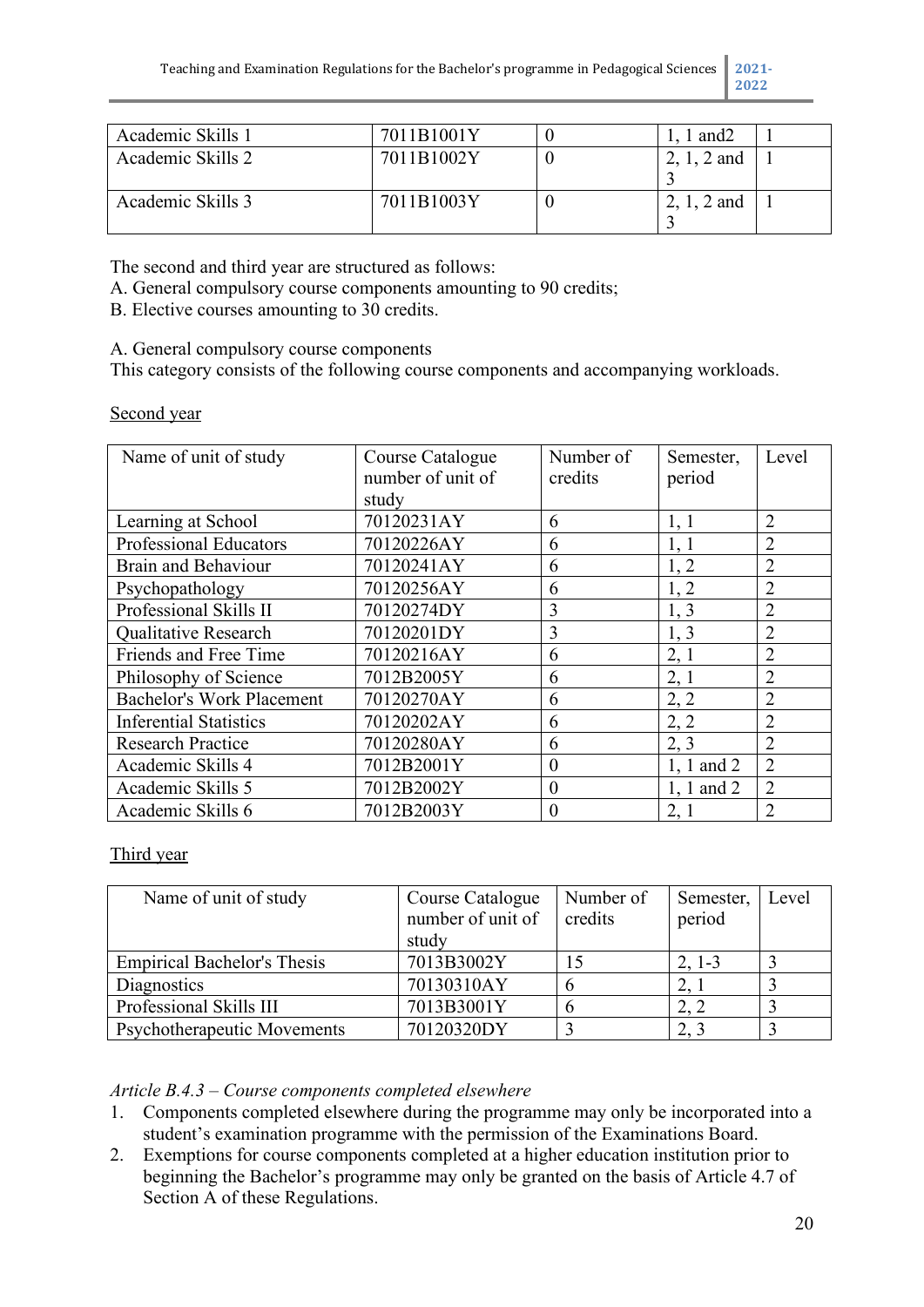## *Article B.4.4 Electives*

Part of the third year of the curriculum comprises elective units of study.

- 1. The curriculum comprises a 30-credit elective programme.
- 2. Language courses and/or the first-year level units of study may not be used for the student's elective programme, except if they form part of a completed minor. A request for courses aimed at skill acquisition must be submitted to the Examinations Board for approval.
- 3. These components may be chosen from all of the second- and third-year components of the Bachelor's programmes offered by the Faculty of Social and Behavioural Sciences at the University of Amsterdam, without permission from the Examinations Board.
- 4. A request for units of study that do not meet the requirements laid down in Paragraphs 2 and 3 must be submitted in advance to the Examinations Board for approval.

## *Article B.4.5 Minors and majors*

- 1. Any completed minor comprising 30 ECTS which is offered by the Faculty of Social and Behavioural Sciences can be used by a student for their 30-credit elective programme.
- 2. Students wishing to use minors offered by other universities or faculties for the 30-credit elective programme must obtain prior approval from the Examinations Board.
- 3. The minors offered by the degree programme are:

## a) Violence (taught in English, 30 ECTS)

- Introduction: Setting the Stage for the Study on Violence (6 ECTS)
- Violence 1: Interpersonal Violence (6 ECTS)
- Violence 2: Group Violence (6 ECTS)
- Violence 3: Structural Violence (6 ECTS)
- The Violence Project (6 ECTS)

#### b) Children's Rights and Forensic Youth Care

- Innovation in Youth Assistance (6 ECTS)
- Quality and Effectiveness of Youth Care (6 ECTS)
- Juvenile Law (6 ECTS)
- Moral Development and Delinquency (ECTS)
- Judicial Intervention (6 ECTS)
- 4. The minors offered by the degree programme to students from other degree programmes are:

#### a) Studies of Child Rearing and Family Support (30 ECTS)

- Professional Educators (6 ECTS)
- Friends and Free Time (6 ECTS)
- Family and Nuclear Family (6 ECTS)
- Professional Skills II (3 ECTS)
- Educational Ideals, Rights and Ethics (9 ECTS)

#### b) Child and Youth Care Sciences (30 ECTS)

- Professional Educators (6 ECTS)
- Learning at School (6 ECTS)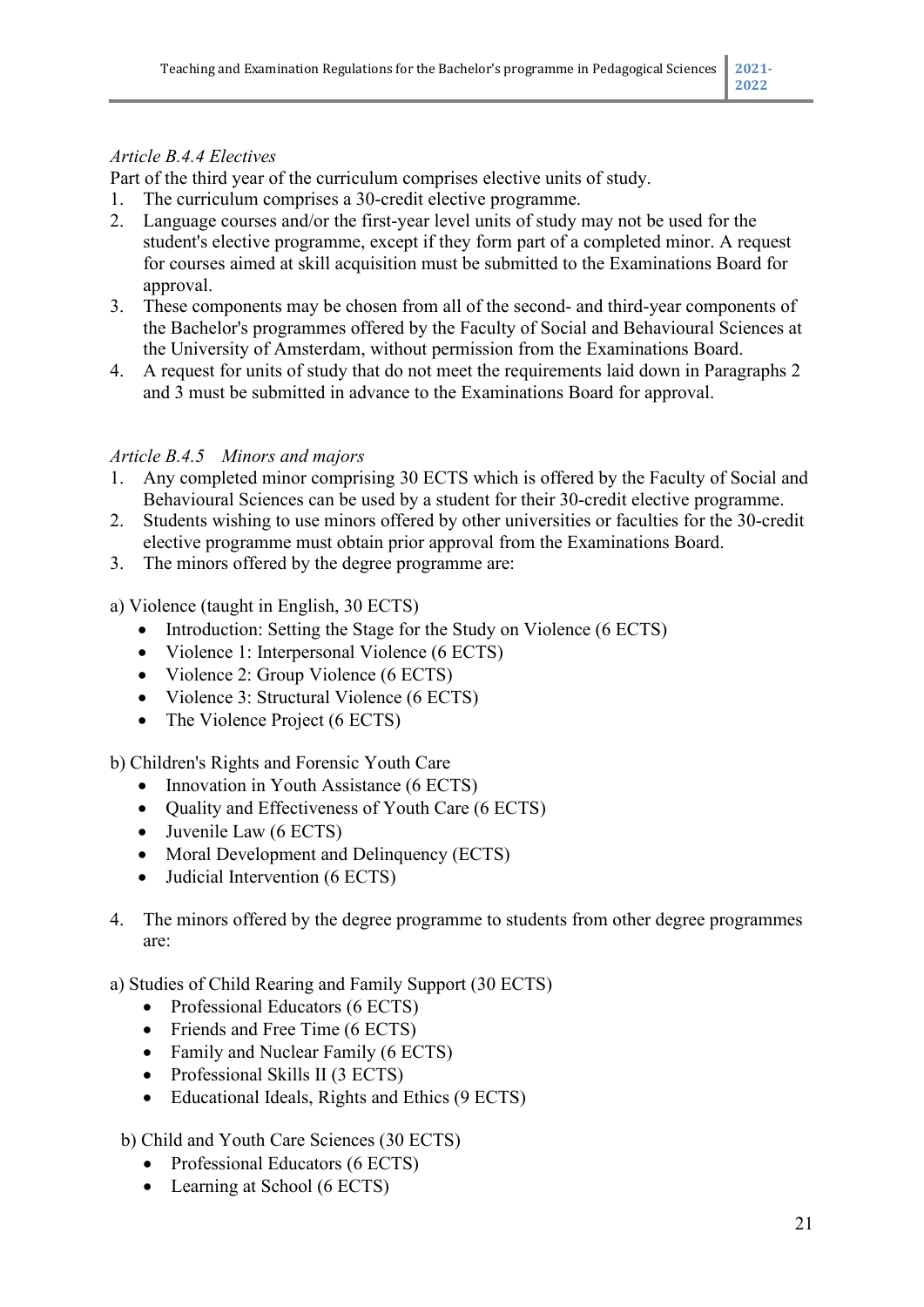- Brain and Behaviour (6 ECTS)
- Psychopathology (6 ECTS)
- Inleiding in wetenschappelijke kennis over de zorg voor mensen met een verstandelijke beperking (6 ECTS)

c) Comprehensive Child and Youth Care Sciences (60 ECTS)

- Learning at School (6 ECTS)
- Professional Educators (6 ECTS)
- Brain and Behaviour (6 ECTS)
- Psychopathology (6 ECTS)
- Professional Skills II (3 ECTS)
- Testing and Measuring (3 ECTS)
- Diagnostics (6 ECTS)
- Family and Nuclear Family (6 ECTS)
- Professional Skills III (6 ECTS)
- Developmental Psychology (6 ECTS)
- Personality Theory (3 ECTS)
- Psychotherapeutic Movements (3 ECTS)

d) Pre-Master's programme in Studies of Child Rearing and Family Support as a minor (30 ECTS)

- Professional Educators (6 ECTS)
- Research Method (6 ECTS)
- Friends and Free Time (6 ECTS)
- Descriptive Statistics (6 ECTS)
- Professional Skills II (3 ECTS)
- Testing and Measuring (3 ECTS)

e) Pre-Master's programme in Studies of Child Rearing and Family Support (60 ECTS) as a minor

- Professional Educators (6 ECTS)
- Research Method (6 ECTS)
- Friends and Free Time (6 ECTS)
- Descriptive Statistics (6 ECTS)
- Professional Skills II (3 ECTS)
- Testing and Measuring (3 ECTS)
- Family and Nuclear Family (6 ECTS)
- Inferential Statistics (6 ECTS)
- Ethics and Law in Education and Teaching (9 ECTS)
- Research Practice (6 ECTS)

f) Pre-Master's programme in Child and Youth Care Sciences as well as Forensic Child and Youth Care Sciences (30 ECTS) as a minor:

- Learning at School (6 ECTS)
- Research Method (6 ECTS)
- Psychopathology (6 ECTS)
- Descriptive Statistics (6 ECTS)
- Brain and Behaviour (3 ECTS)
- Testing and Measuring (3 ECTS)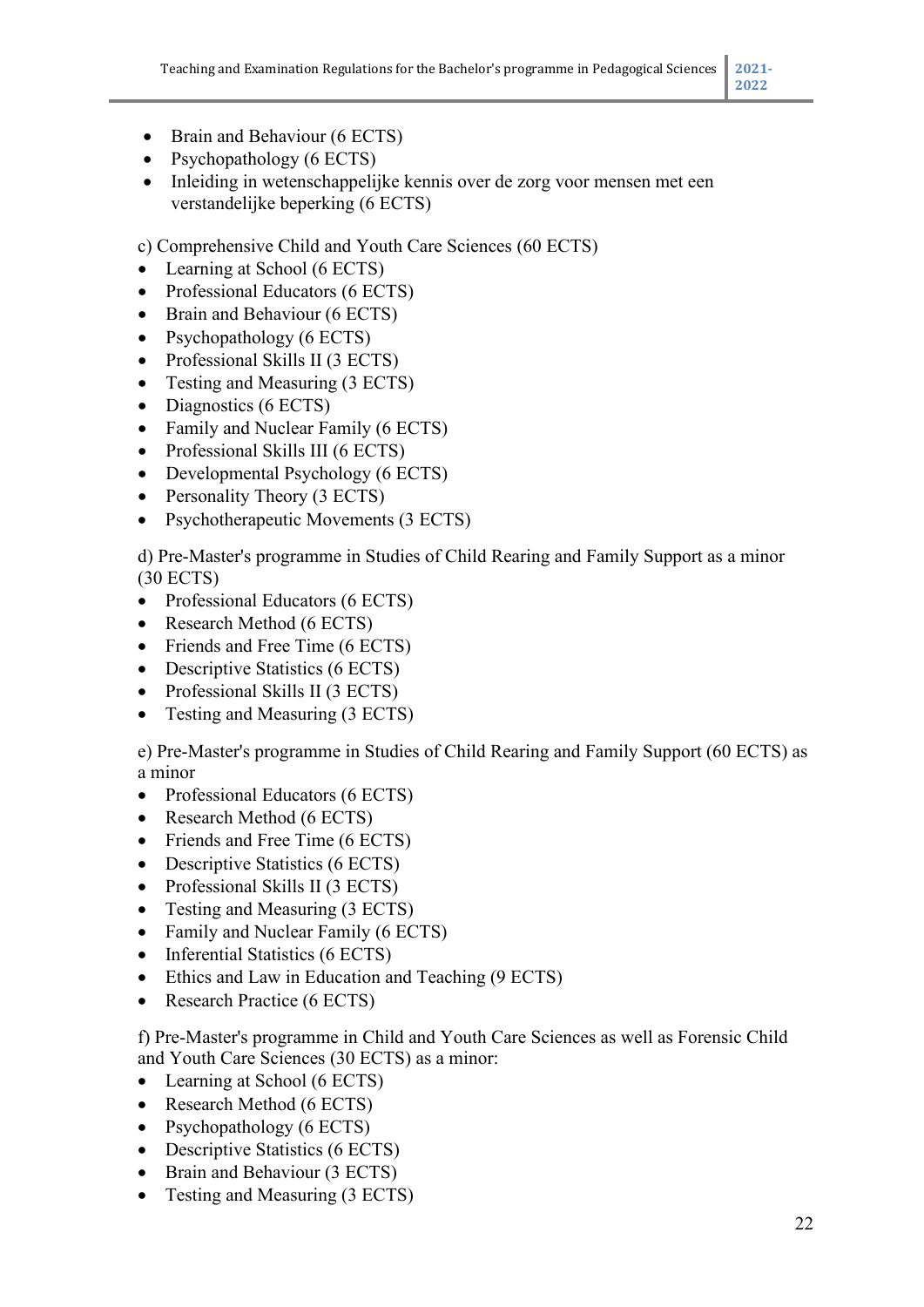g) Pre-Master's programme in Child and Youth Care Sciences as well as Forensic Child and Youth Care Sciences (60 ECTS) as a minor:

- Learning at School (6 ECTS)
- Research Method (6 ECTS)
- Psychopathology (6 ECTS)
- Descriptive Statistics (6 ECTS)
- Brain and Behaviour (3 ECTS)
- Testing and Measuring (3 ECTS)
- Diagnostics (6 ECTS)
- Inferential Statistics (6 ECTS)
- Professional Skills III (6 ECTS)
- Research Practice (6 ECTS)
- Psychotherapeutic Movements (3 ECTS)
- Qualitative Research (3 ECTS)

The content of the minors is indicated in the Course Catalogue.

- 5. Transitional arrangements in relation to these minors are set out in Appendix 2.
- 6. The major(s) offered by the degree programme to students of other degree programmes and the programme content are included in the Course Catalogue.
- 7. Admission to the minor in Children's Rights and Youth Care will require the student to have completed either their first year in the Faculty of Social and Behavioural Sciences or their first year in Law. Admission to one of the other minors will require the student to have obtained at least 42 ECTS of their first year in the Faculty of Social and Behavioural Sciences. The entry requirement for HBO students is that they must have completed at least two years of HBO study.

## *Article B.4.6 Free curriculum*

- 1. Subject to certain conditions, students have the option to compile a curriculum of their own choice which deviates from the curricula stipulated by the degree programme.
- 2. The composition of such a curriculum requires the prior permission of the Examinations Board.
- 3. The free curriculum will be compiled by the student from among the units of study offered by the University of Amsterdam, and must possess at least the scale, breadth and depth of a regular Bachelor's programme. It is the student's responsibility to ensure that the proposed programme will allow entry to at least one Master's degree programme. The student is not obliged actually to pursue that Master's programme.
- 4. The free curriculum must in any event meet the following requirements:
	- a) The first year has a workload of 60 credits and must be compiled as follows.
		- between 42 and 60 credits must be selected from the first-year programmes of one or more of the following degree programmes: Pedagogical Sciences, Education Sciences, Psychology, Sociology, Cultural Anthropology, Political Science, Philosophy, Communication Science, Interdisciplinary Social Science, Urban and Regional Planning, and Human Geography;
		- between 0 and 18 credits may be selected from the second- and third-year programmes of all degree programmes offered by the UvA or one of the other Dutch universities.
		- Academic skills development should be part of the first year, with the material at a similar level and with the same content as the Academic Skills components ACVA1, ACVA2 and ACVA3.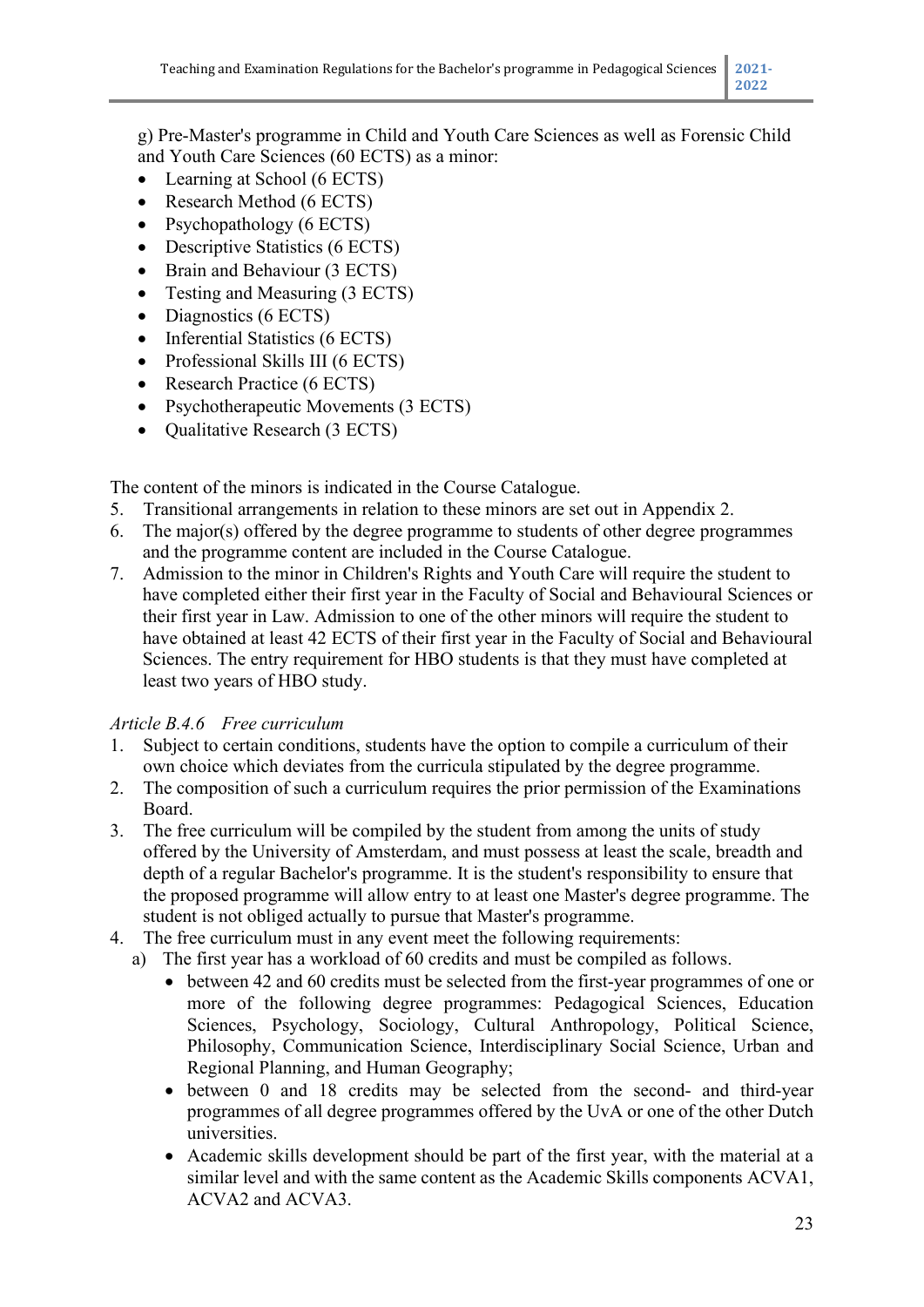In the first year, a least 9 credits must be dedicated to methods and techniques (Methodology and Statistics) or material at a similar level as well as with the same content as the Research Method and Descriptive Statistics components from the first year of UvA's Pedagogical Sciences degree programme.

The following are regarded as the first year of the free curriculum:

- a programme assembled by the student subject to the conditions set out above;
- the first year of one of the aforementioned degree programmes, provided that methodology and statistics constituted a recognisable part of this programme as well as that this material was similar in terms of level and workload.
- b) The second and third year have a combined workload of 120 credits, and must be compiled as follows.

• at least 78 credits from the second- and third-year components of the degree programme. In principle, the student is free to choose their own components, provided that the following conditions have been met:

- approximately 39 credits are from the second Bachelor's year or above;
- approximately 39 credits are from the third Bachelor's year;

• no more than 42 credits from the second or third year are from other degree programmes provided by a Dutch university. The student is free to choose their own components, provided that the following conditions have been met:

- at least 21 credits are from the second Bachelor's year or above;
- at least 21 credits are from the third Bachelor's year.

There is a general condition that the following must be included in the second and third year:

- Inferential Statistics (6 ECTS) and Research Practice (theoretical part comprising 3 ECTS) or (a) similar module(s) with a workload of at least 9 credits;
- Academic skills development, with the material at a similar level and with the same content as the Academic Skills components ACVA4, ACVA5 and ACVA6;
- Philosophy of Science with a workload of at least 6 credits;
- an empirical thesis with a workload of at least 15 credits.

The thesis must be on a pedagogically relevant topic and must be assessed by an examiner who is affiliated with the College.

The free curriculum must consist of a coherent cluster that clearly shows the student's specific interests.

- c. The free curriculum of the Academic PABO Amsterdam departs from the provisions in Paragraphs 2 and 3 above but has been approved by the Examinations Board as a programme for the free curriculum of a Bachelor's degree in Pedagogical Sciences. The AUAS components of the University PABO Amsterdam are governed by the Teaching and Examination Regulations of the AUAS PABO; the UvA components are governed by the Teaching and Examination Regulations of the Bachelor's degree in Pedagogical Sciences.
- d. If all of the examinations for the approved free curriculum in accordance with Article 4.6 of Section A of these Regulations have been completed successfully, the Bachelor's final examination will have been completed and the student can apply to graduate. The graduate will be awarded the 'Bachelor of Science' (BSc) degree.
- e. Graduates of degree programmes with a free curriculum will only be admitted to one of the Master's tracks of the subsequent Master's programme in Pedagogical Sciences with the approval of the Examinations Board.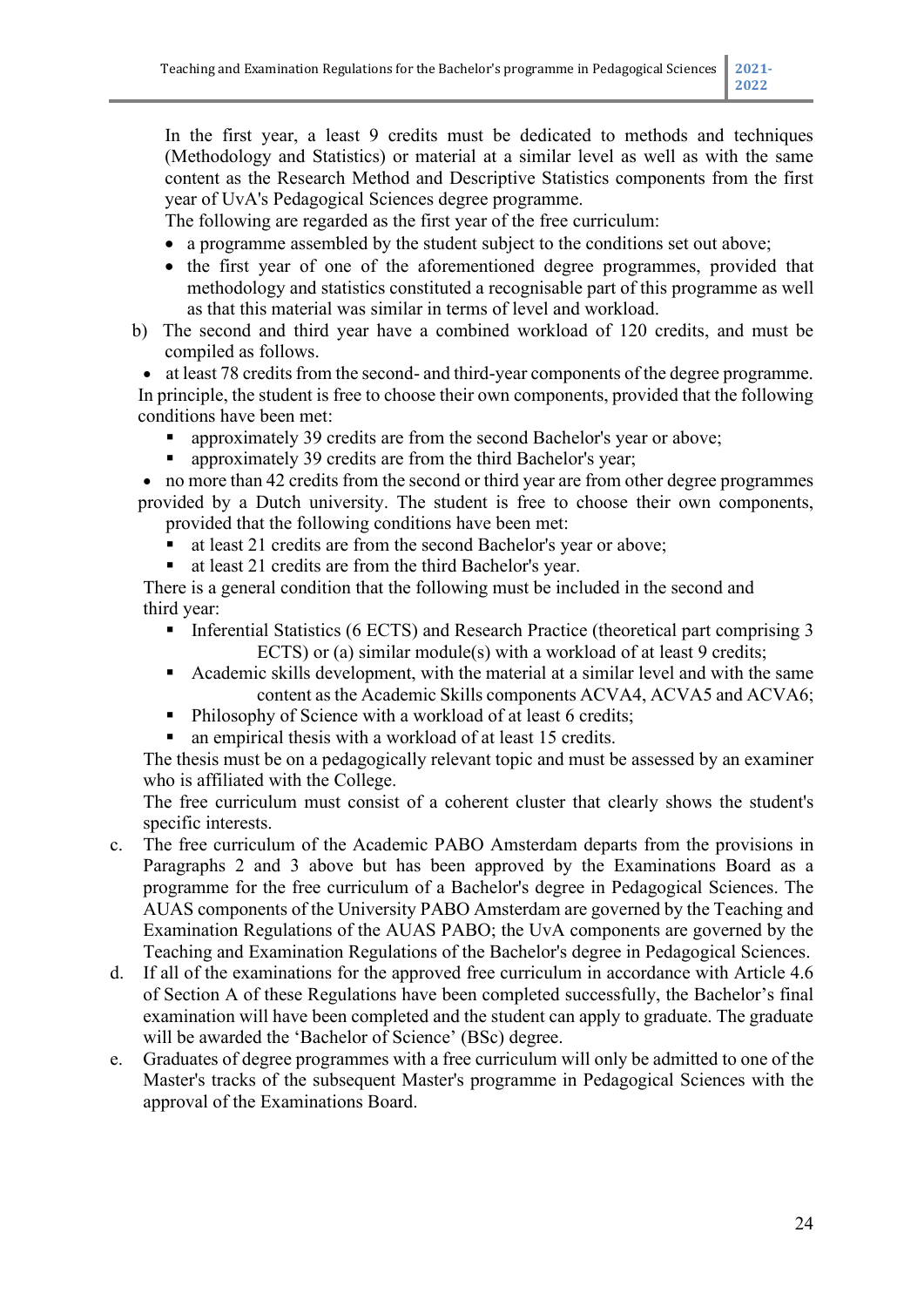## *Article B.4.7 Studying abroad*

- 1. All or part of the 30 ECTS credits allocated to the elective programme can be used for units of study taken at universities abroad which have been approved by the Examinations Board. See Article B.4.4.b for the requirements relating to the elective programme.
- 2. The degree programme offers students the opportunity to study abroad in the third academic year.
- 3. At POW, the International Office provides procedural advice as well as assistance to students wishing to take part in an exchange programme. The relevant procedures and possible destinations can be found on the website: http://student.uva.nl/pow/az/item/buitenland.html

#### **Chapter 5 – Teaching, assessment and examinations**

#### *Article B.5.1 Language of instruction*

- 1. The programme will be taught in Dutch and the tests will mostly be administered in Dutch.
- 2. Contrary to the provisions of Paragraph 1, the programme director can decide to offer and assess courses entirely or partly in English. This fact means that the Code of Conduct governing Foreign Languages at the University of Amsterdam and the provisions laid down in Section 7.2 of the WHW apply.
- 3. For compulsory courses, students who believe that they will be disadvantaged by assessments conducted in English are entitled to take the test in Dutch. Students must notify the lecturer accordingly upon commencement of the course so that appropriate measures can be taken.

#### *Article B.5.2 Syllabus*

Each unit of study has a syllabus (which is made available via the digital learning environment of the component at least 14 days before the start date of the unit of study). The syllabus is prepared in accordance with POW's standard guidelines and contains at least the following information:

- a. general information about the unit of study, such as the title, content and teaching method of the unit of study;
- b. the educational objectives of the units of study and the way that they relate to the exit qualifications of the degree programme;
- c. the entry requirements which apply to the unit of study;
- d. the best-efforts obligation which applies to the unit of study;
	- i. rules for participation in courses and attendance, to the extent that they depart from the provisions of the Teaching and Examination Regulations in this respect;
	- ii. rules for the schoolwork and *assessment* work to be carried out by the student;
- e. activities which are expected of the student;
- f. key changes to courses in response to student evaluations;
- g. the feedback method used;
- h. the *assessment* method (assessment format) used, including the applicable data and/or deadlines and language;
- i. the manner in which the final mark is determined, including the weight of the *assessment* components;
- j. the criteria used in the assessment;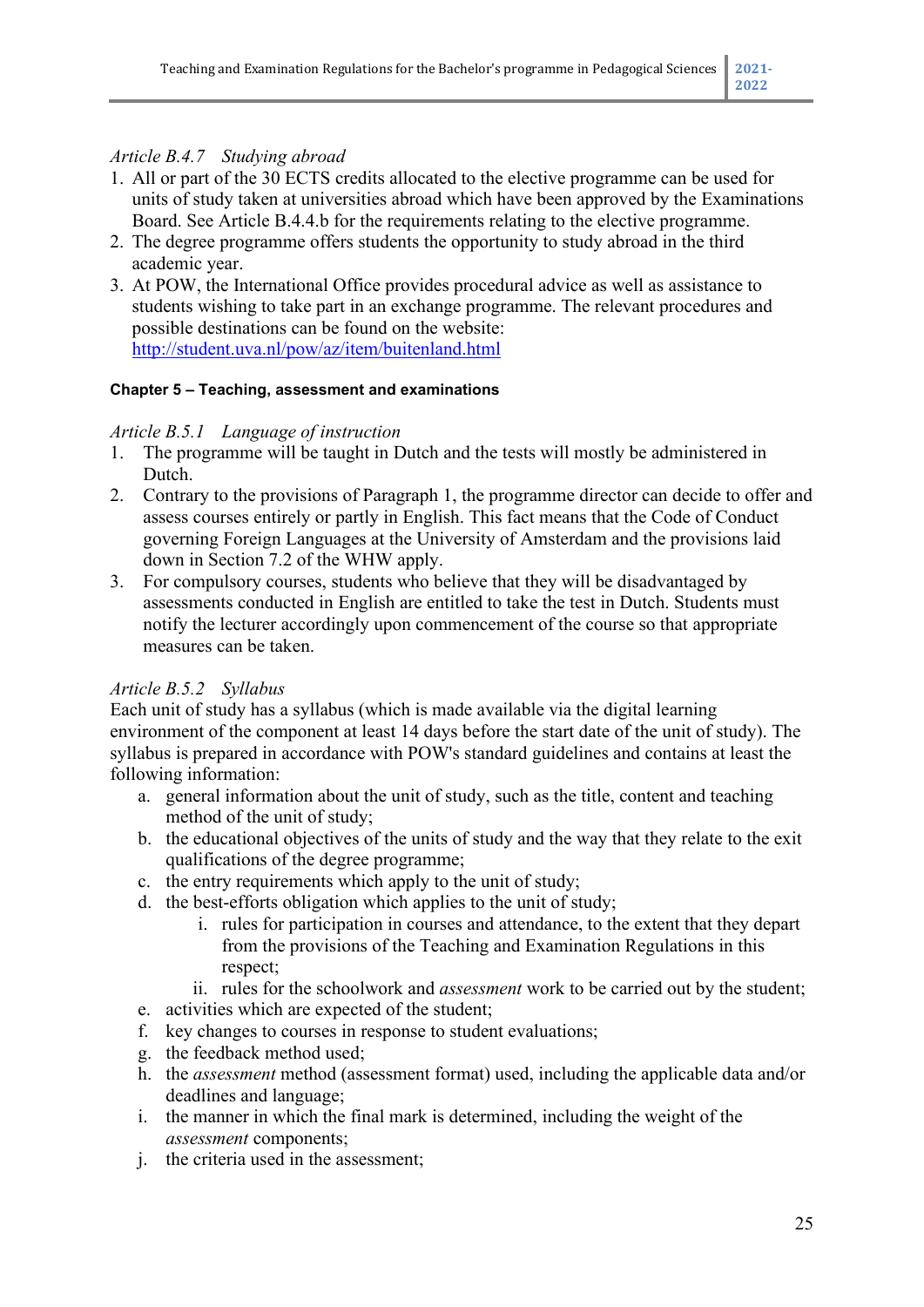- k. the way in which and time at which inspection in the case of *tests* (post-exam discussions in the case of *examinations*) as well as resit/resubmission opportunities are provided;
- l. the way in which written essays must be handed in, also with a view to plagiarism checks;
- m. the literature (materials) to be used and tested in the examination for the unit of study;
- n. the date on which the final mark will become available;
- o. a reference to the Regulations [http://student.uva.nl/pow/shared/studentensites/uva](http://student.uva.nl/pow/shared/studentensites/uva-studentensite/nl/az/fraude-plagiaat-en-bronvermelding/plagiaat-en-fraude)[studentensite/nl/az/fraude-plagiaat-en-bronvermelding/plagiaat-en-fraude;](http://student.uva.nl/pow/shared/studentensites/uva-studentensite/nl/az/fraude-plagiaat-en-bronvermelding/plagiaat-en-fraude)
- p. the key findings of the course evaluation, or a reference to them.

## *Article B.5.4 Participation in courses and rules for priority admission*

1. In principle, each student enrolled at the UvA may take part in the courses within the degree programme.

2. Students must register to participate in units of study offered. Registration in such cases can only take place during specifically designated periods. The registration periods and procedures for a unit of study will be established by the dean before 1 June and will be published on http://student.uva.nl/pow/content/az/vakaanmelding.

3. The College director can restrict participation in the degree programme's courses if:

- the student has not registered for the relevant component by the applicable deadline pursuant to Paragraph 2;
- the teaching method consists of a 'tutorial' or 'practical exercises' with assignments which form part of the examination for the component. It is not possible to take part in the final examination until prior assignments have been submitted and interim tests have been completed.

4. Admission to courses with limited capacity takes place based on previously established and published admission criteria and rules for priority admission, on the understanding that students enrolled in the degree programme are given priority when enrolling for courses in the compulsory part of their programme. If components are also offered in the evening, a regular Bachelor's student will generally take daytime courses and a pre-Master's student will generally take evening courses. A Bachelor's student can also take part in evening courses and a pre-Master's student in daytime courses, except if there is a lack of space. If there is a lack of space, Bachelor's students take priority for the daytime courses and pre-Master's students for the evening courses.

#### *Article B.5.5 Further conditions for registration for units of study*

- 1. Students take 30 ECTS per semester, or the scheduled number of ECTS in that semester of the degree programme. If a student wishes to take more than 30 ECTS or than the scheduled number of ECTS in a given semester, they must first seek advice from the study adviser. Students who register for more than 30 ECTS or than the scheduled number of ECTS per semester without seeking advice about this matter from the study adviser may be deregistered from modules. The study adviser's recommendation is not binding
- 2. Registered students must attend the first meeting of the unit of study. Should they be unable to attend, they must contact the lecturer in advance. Students who fail to do so may be excluded from participation.

## *Article B.5.6 Participation in practical exercises and tutorial sessions*

1. If a unit of study involves participation in one or more tutorials/practicals, or consists only of tutorials or practicals,students will be required to attend these sessions in principle as well as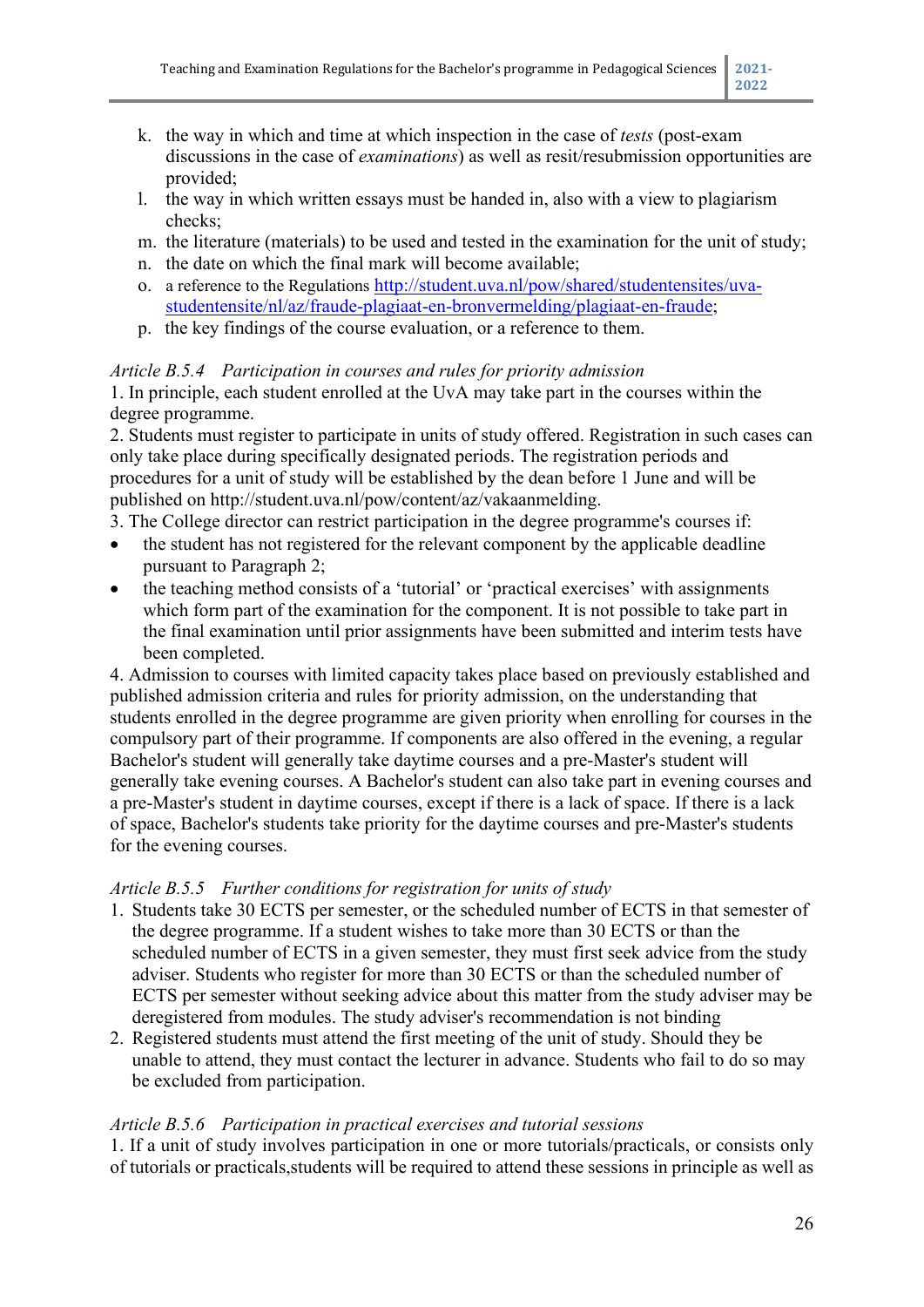to prepare thoroughly for all such sessions. The attendance requirement is explained in more detail within the programme syllabus for the unit of study.

2. If circumstances prevent students from attending a tutorial/practical, they must notify the lecturer accordingly, stating reasons for their absence.

3. If the student is unable to fulfil the attendance obligation due to circumstances, the lecturer will assess in what way the student can subsequently fulfil this obligation, after the student has provided a further explanation stating the reasons.

4. If a student disagrees with the decision of the lecturer as referred to in Paragraph 3, they may approach the Examinations Board.

5. The Examinations Board may make an exception to the attendance requirement based on a substantiated request that has been submitted by a student.

6. Completion of the assignments that form part of the practical exercises is an integral part of the final assessment of the component in question. If a student fails to participate sufficiently in the practical exercises, the Examinations Board may decide to issue them with an additional assignment or assignments.

7. The maximum group size for a practical will be 25 students per lecturer. The dean may agree to a different maximum at the substantiated request to this end from the College director.

| examination(s) for the refevant components. They are:<br>Name of unit of study | Course Catalogue  | Number           | Entry requirement(s):              |
|--------------------------------------------------------------------------------|-------------------|------------------|------------------------------------|
|                                                                                | number of unit of | of               |                                    |
|                                                                                | study             | credits          |                                    |
| Testing and Measuring                                                          | 70110103DY        | 3                | Having taken Descriptive           |
|                                                                                |                   |                  | <b>Statistics</b>                  |
| Academic Skills 2                                                              | 7011B1002Y        | $\theta$         |                                    |
|                                                                                |                   |                  | Having taken Academic Skills 1     |
| Academic Skills 3                                                              | 7011B1003Y        | $\boldsymbol{0}$ | Having taken Academic Skills 1     |
| Academic Skills 4                                                              | 7012B2001Y        | $\theta$         | Having taken Academic Skills       |
|                                                                                |                   |                  | 1, 2 and 3                         |
| Academic Skills 5                                                              | 7012B2002Y        | $\theta$         | Having taken Academic Skills       |
|                                                                                |                   |                  | $1, 2$ and 3                       |
| Academic Skills 6                                                              | 7012B2003Y        | $\theta$         | Having taken Academic Skills 1     |
|                                                                                |                   |                  | to $5$                             |
| Professional Skills II                                                         | 70120274DY        | $\overline{3}$   | Having passed Professional         |
|                                                                                |                   |                  | Skills I                           |
| <b>Bachelor's Work</b>                                                         | 70120270AY        | 6                | Having taken all components        |
| Placement                                                                      |                   |                  | from the first year of the regular |
|                                                                                |                   |                  | programme                          |
| <b>Inferential Statistics</b>                                                  | 70120202AY        | 6                | Having passed Descriptive          |
|                                                                                |                   |                  | Statistics as well as Testing and  |
|                                                                                |                   |                  | Measuring                          |
| <b>Research Practice</b>                                                       | 70120280AY        | 6                | Having passed Descriptive          |
|                                                                                |                   |                  | Statistics as well as Testing and  |
|                                                                                |                   |                  |                                    |
|                                                                                |                   |                  | Measuring                          |
| <b>Empirical Bachelor's</b>                                                    | 7013B3002Y        | 15               | Having passed all components       |
| Thesis                                                                         |                   |                  | from the first and second years    |
|                                                                                |                   |                  | of the regular Bachelor's          |
|                                                                                |                   |                  | programme                          |

*Article B.5.7 Sequence of examinations*

1. Some examinations cannot be taken until after the student has passed or taken the  $e^{i\omega t}$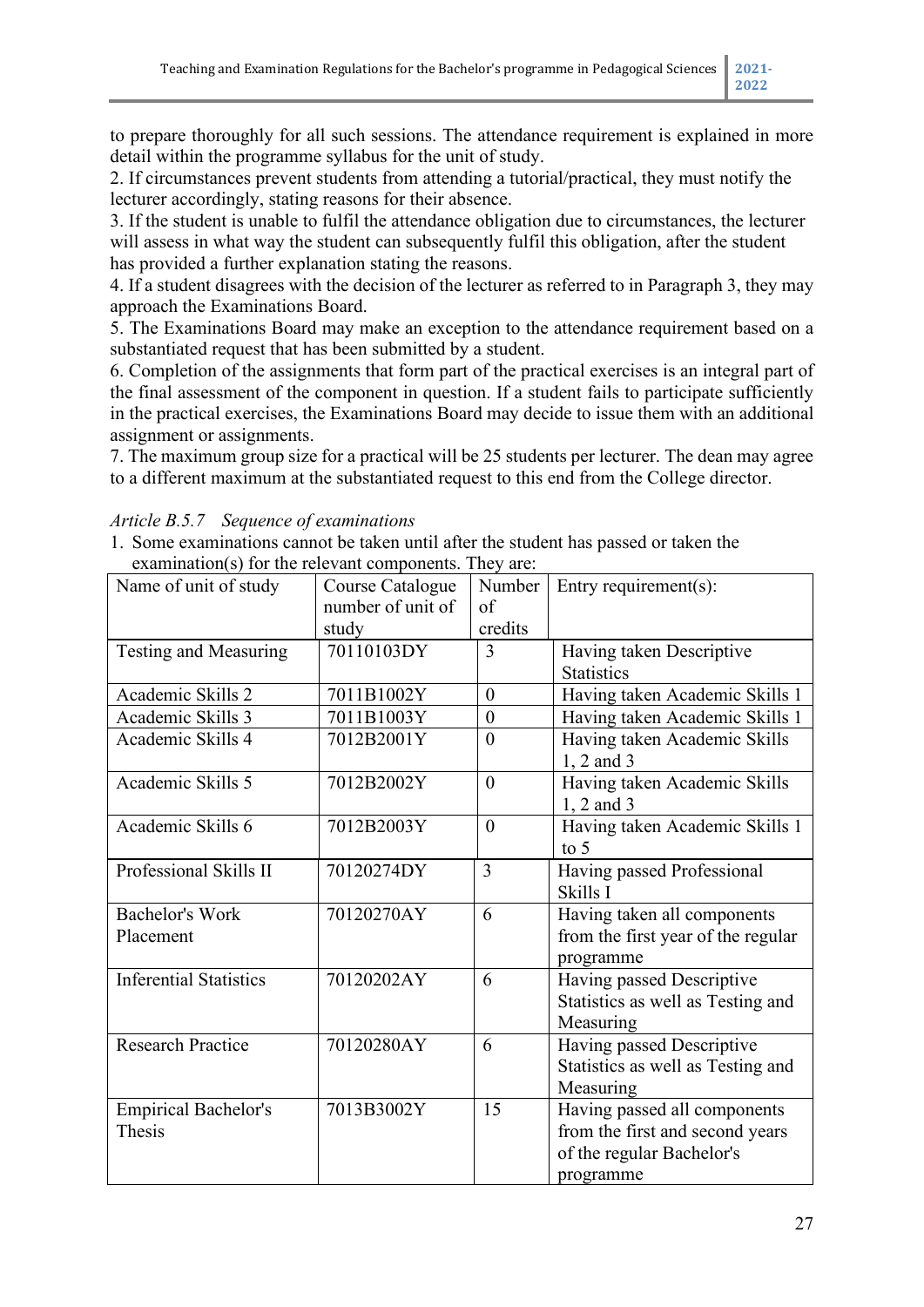| Professional Skills III | 7013B3001Y | Having passed Professional<br>-Skills II |
|-------------------------|------------|------------------------------------------|

- 2. In order to take courses from the second and third year, there is a prescribed sequence for completing courses in the components from that phase. See the above schedule.
- 3. To start Testing and Measuring, the module Descriptive Statistics, or a module with similar content, must have been taken. That is, students must have a grade for Descriptive Statistics registered in SIS for the exam.
- 4. In order to start a Bachelor's work placement, all modules from the first year must have been taken. In other words, students must have received an SIS-registered mark for the examination and the academic assignment for all first-year modules. Doing a Bachelor's work placement abroad is a possibility, but only if it is done in the third year of the Bachelor's programme as an additional work placement (in addition to the required Bachelor's work placement component).
- 5. Students may only take part in second-year units of study if they have successfully earned 42 ECTS in their first year and have successfully completed Academic Skills 1.
- 6. If not all examinations from the first year of the degree programme have been successfully completed within a period of two enrolment years, it is not possible to take part in examinations from the second and third years of the Bachelor's programme until all components from the first year have been passed.
- 7. Students who are found not to meet the entry requirements for a unit of study referred to in Paragraph 3, based on the marks recorded in SIS, 15 days after the beginning of the relevant study period will be deregistered from the relevant unit of study. Participants who are still waiting for the results of a resit in order to meet the entry requirements will, at their request (through the study adviser), be granted an extension of their conditional admission to the relevant course until the final mark is announced. If the final mark is unsatisfactory, they will subsequently be excluded from participation.
- 8. In exceptional cases such as a study completion delay, the Examinations Board may deviate from the entry requirements mentioned in this article at a student's reasoned request, with or without stipulating conditions.

## *Article B.5.8 Further conditions for registration for examinations*

1. Students will register for the first examination opportunity by registering for the component in question. The registration procedure is described on the website [www.student.uva.nl/pow](http://www.student.uva.nl/pow) in the A-Z list, under Course and examination registration. Participation in the examination may be refused if the student does not register or fails to register in time.

If a student has not successfully completed the first examination scheduled for the component, the Programme Administration will register them for a resit (if there is any) via the Student Information System (SIS).

2. Only those students who have met all enrolment and registration requirements, and who comply with the sequence of examinations in accordance with Article B.5.4, will be permitted to participate in the examinations of the Bachelor's programme.

#### *Article B.5.9 Further conditions for examination opportunities*

1. The examination resits take place within 10 weeks after the first examination.

2. No examinations are administered in August, with the exception of examinations scheduled in the context of a transitional arrangement.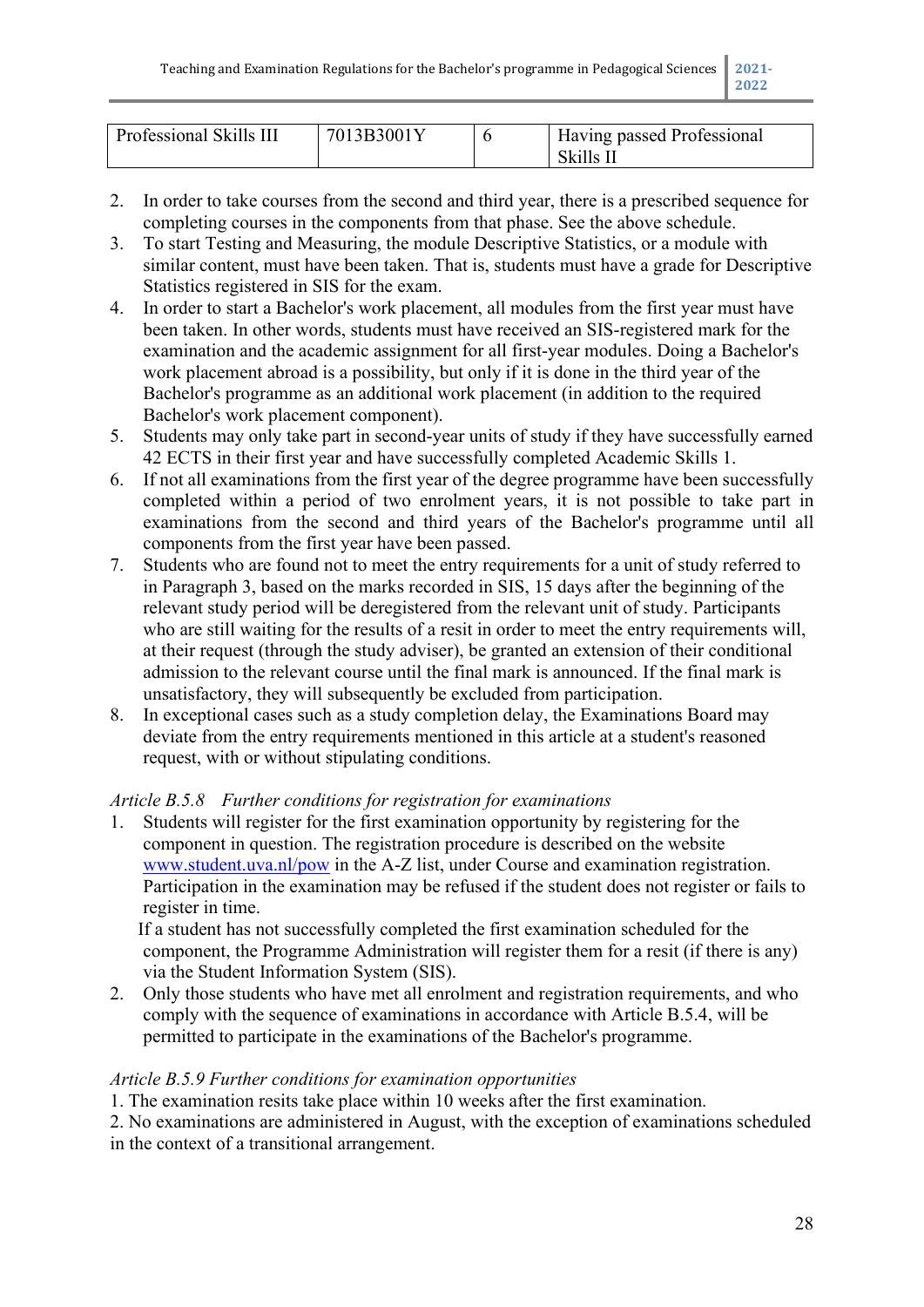3. If the assessment of a module comprises multiple assignments/sub-assignments for which individual passing marks must be obtained in order to pass the module, the assignments must be resat individually.

4. If the assessment of a module comprises individual interim tests and students miss one of the interim tests, these interim tests cannot be resat. The student can participate in the resit of the entire test. A resit of a test always covers the same material as the original test (if interim tests are not used) or multiple tests together.

5. In exceptional cases, the Examinations Board may depart from the conditions set out in Paragraph 3 by a substantiated decision at the student's request.

#### *Article B.5.10 Determination and announcement of assessment results*

1. Except as provided for in Article A.4.4 and except as provided of the courses Academic Skills 1 to 3, the maximum marking period is departed from in the first year of the degree programme in connection with the advice in relation to the BSA. In the first year of the Bachelor's degree, the examiner (coordinator of the component) determines the result of an examination component from the first year as soon as possible, but in any event within 10 working days after the day on which the examination or the last interim examination has been completed and immediately provides the Programme Administration with an updated overview of the final results in the interest of announcing the results as well as sending the documentary evidence of the student's result. If the academic recess between Christmas and New Year's Day falls during the marking period, the result must be announced within 10 working days. In exceptional cases, the dean may grant permission to deviate from this time period. In the case of a resit, the result must be announced at least 10 working days prior to a possible resit; except in Period 6 of the first Bachelor's year, in which the result must be announced at least 5 working days prior to a possible resit.

2. Except as provided for in Paragraph 1 of this Article, the examiner (coordinator of the component) will determine the result of an examination component from Period 6 of the first Bachelor's year as soon as possible, but in any event within 5 working days after the day on which the examination or the last interim examination has been completed and immediately provides the Programme Administration with an updated overview of the final results in the interest of announcing the results as well as sending the documentary evidence of the student's result. In exceptional cases, the dean may grant permission to deviate from this time period. In the case of a resit, the result must be announced at least 10 working days prior to a possible resit; except in Period 6 of the first Bachelor's year, in which the result must be announced at least 5 working days prior to a possible resit.

#### *Article B.5.11 Marks and other results*

1. Final marks from 5.1 through 5.9 are never assigned. A final mark of 6 or above will be considered a pass.

2. If an examination mark is the average of the marks of two interim tests, the examination mark must be a passing mark, but the marks obtained for the interim tests individually need not be passing marks.

#### *Article B.5.12 Validity period of results*

1. Components (units of study) which have been completed successfully will be valid indefinitely.

2. In respect of modules for which a passing mark has been obtained but which no longer form part of the examination requirements, and for which no transitional arrangement has been reached that is included in these Regulations, the Examinations Board decides whether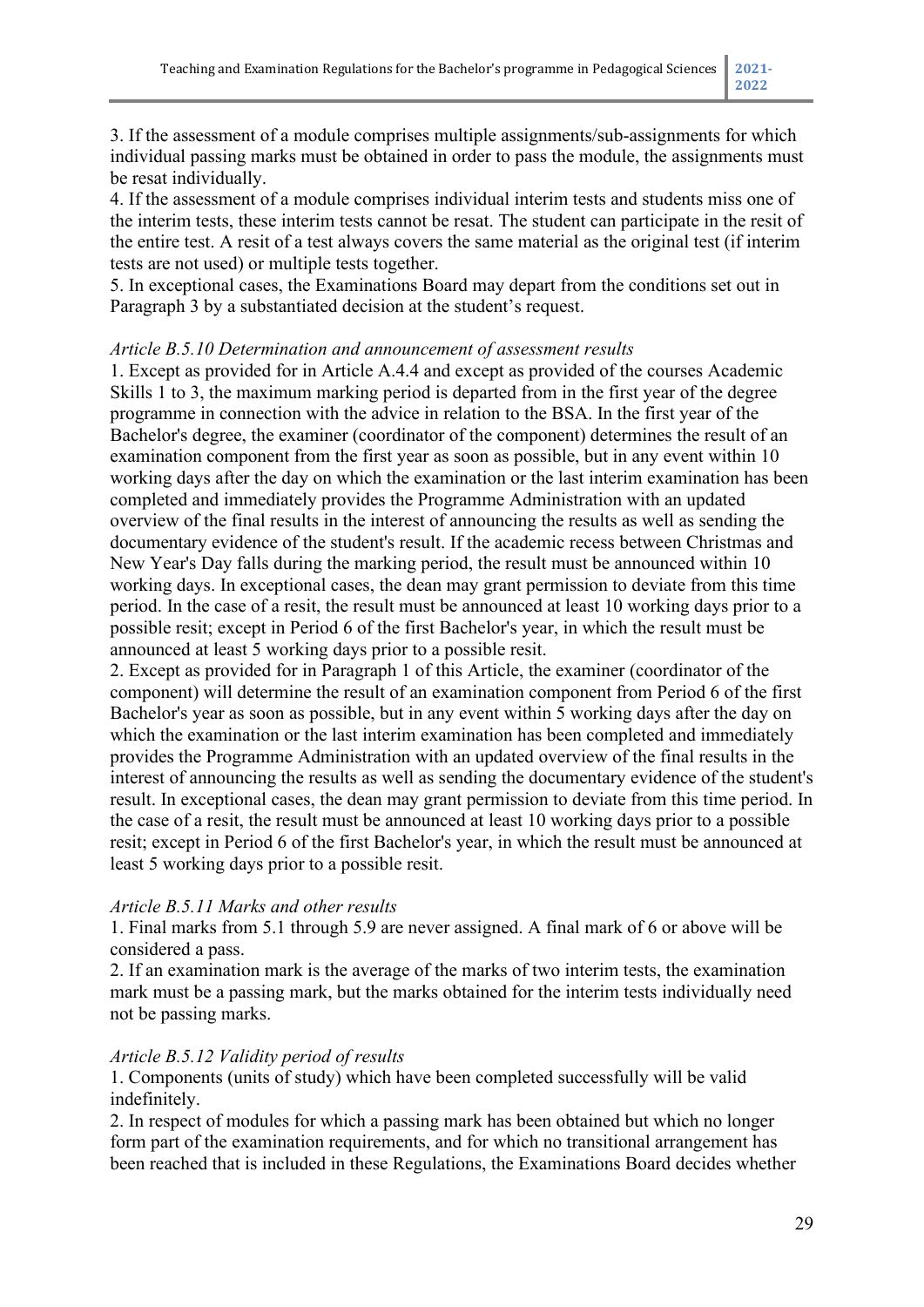and to what degree the passed tests entitle the student to being granted an exemption from components of the current examination requirements.

#### *Article B.5.13 Further conditions for exemption*

- 1. The Examinations Board determines whether to grant exemptions. It applies the guideline that the workload, level, educational objectives, assessment formats and teaching methods of the completed unit of study sufficiently correspond with a unit of study in the degree programme.
- 2. Units of study for which students are granted an exemption are designated with the letters 'VRIJ' in SIS.

#### *Article B.5.14 Degree*

Students who have passed the final examination and met all other legal requirements will be awarded the degree of Bachelor of Science, abbreviated BSc. The degree awarded will be stated on the degree certificate. If it is a joint degree, this fact will be stated on the degree certificate.

#### *Article B.5.15 Further conditions for degree certificate*

- 1. If a student completes the components referred to in Article B.4.2 and a number of extra components, the extra components will be included separately on the supplement to the degree certificate under the heading 'Extra components', oi approved by the Examinations Board.
- 2. In order to apply for the degree certificate referred to in this article, the Bachelor's student must have attained at least 16 colloquium credits. Colloquium credits can be obtained by attending colloquia: academic gatherings at which scientific research is discussed (e.g. graduation presentations, inaugural lectures, doctorate conferrals, lectures or conferences). These 16 credits must be attained as follows:
	- MSc thesis presentation within POW 10;
	- doctorate conferral/inaugural lecture 2:
	- lectures or conferences organised by POW lecturers or Comenius 4.

The Examinations Board may award attendance of presentations, conferences or symposiums with one colloquium credit. Also see www.student.uva.nl/pow (under Agenda).

3. The student must apply for their own diploma in SIS. The Examinations Board may actively issue a degree certificate to a student who meets the requirements of the exam, as intended in Paragraph 1, unless this student has submitted a request for postponement. The student will be notified – in a timely fashion – of the Examinations Board's intent to proceed to award the student a degree certificate, as referred to in Paragraph 1. The procedure followed by the Examinations Board for awarding degree certificates is set out in the Rules and Guidelines for the Examinations Board.

#### **Chapter 6 – Honours Programme**

#### *Article B.6.1 Honours track*

1. A student may be admitted to an Honours track. This track is open to students who are taking a normal study load, have obtained an average weighted mark of at least 7.0 and are able to demonstrate that they are motivated.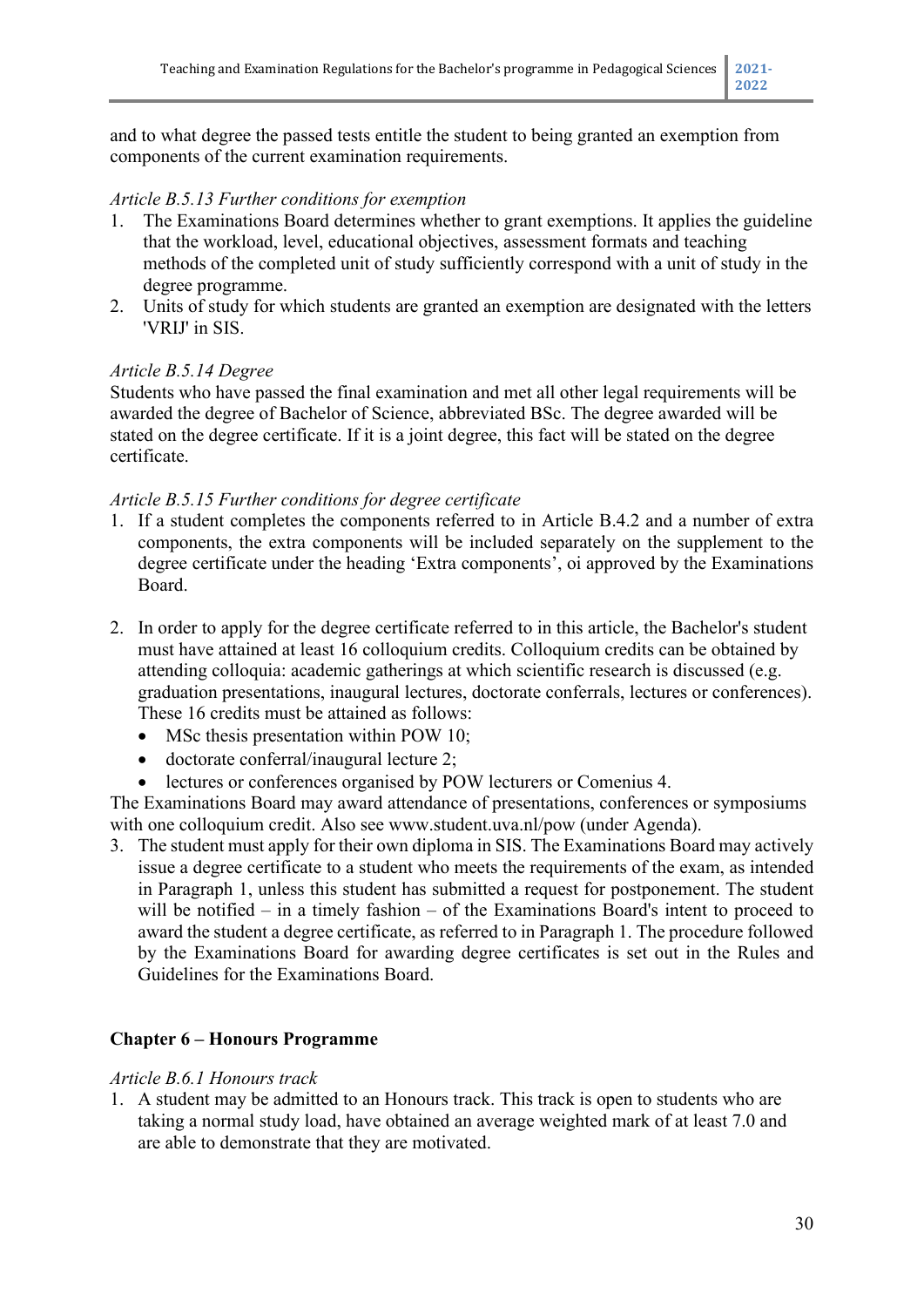- 2. Requests for admission to an Honours track are assessed by the Examinations Board. In special cases, the Examinations Board may decide to admit a student who does not fully meet the requirements mentioned in Paragraph 1.
- 3. The study components of this programme are listed on the Honours certificate, which is appended to the degree certificate. This Honours certificate is awarded if:
	- the Honours track comprises at least 30 ECTS in addition to the regular 180-credit Bachelor's curriculum;
	- the student has completed the components of their own degree programme with an average weighted mark of 7.0;
	- the student has completed components of the Honours programme with a pass or with 'requirements met';
	- the student has completed the programme within the nominal time period (3 years);
	- preferably one interdisciplinary course component has been included in their programme.
- 4. The UvA Honours Programme and Certificate Regulations 2018 apply. See: http://www.uva.nl/over-de-uva/uva-profiel/regelingen-enreglementen/onderwijs/onderwijs.html
- 5. In exceptional cases, the Examinations Board may depart from the conditions set out in Paragraph 3 by a substantiated decision at the student's request.
- 6. The degree programme offers special electives for Honours students

## **Chapter 7 – Academic student counselling and advice regarding the continuation of studies**

## *Article B.7.1 Academic student counselling*

- 1. The procedures in relation to study progress, academic student counselling and advice regarding continuation of studies are further elaborated as well as documented in a faculty procedure for the registration, verification and reporting of study progress.
- 2. Enrolled students, with the exception of external students (who may take examinations and use library and laboratory facilities but who may not attend lectures or apply for study grants), are eligible for academic student counselling. Forms of academic student counselling are specified on the UvA's website:

https://student.uva.nl/pow/contact/studieadviseurs/studieadviseur.html.

- 3. During the first year of their degree programme, students may request counselling from a mentor (tutorial lecturer). Each student will be offered two personal meetings with the mentor.
- 4. The College director will ensure that students registered for the educational components of the study programme receive supervision from lecturers in accordance with the relevant teaching standards within the department. The degree programme arranges for adequate group and/or individual supervision of the students during the thesis phase.

#### *Article B.7.2 (Negative) binding study advice*

- 1. First-year students who were enrolled in the degree programme on 1 February will receive binding study advice.
- 2. In order to obtain positive advice regarding continuation of studies, the student must have obtained at least 42 ECTS and have passed the course component Academic Skills 1 (ACVA1) by the end of the first year of enrolment in the first year of the degree programme. A minimum of 50 ECTS (the standard applied by Amsterdam University of Applied Sciences) applies to students of the University PABO Amsterdam (UPvA).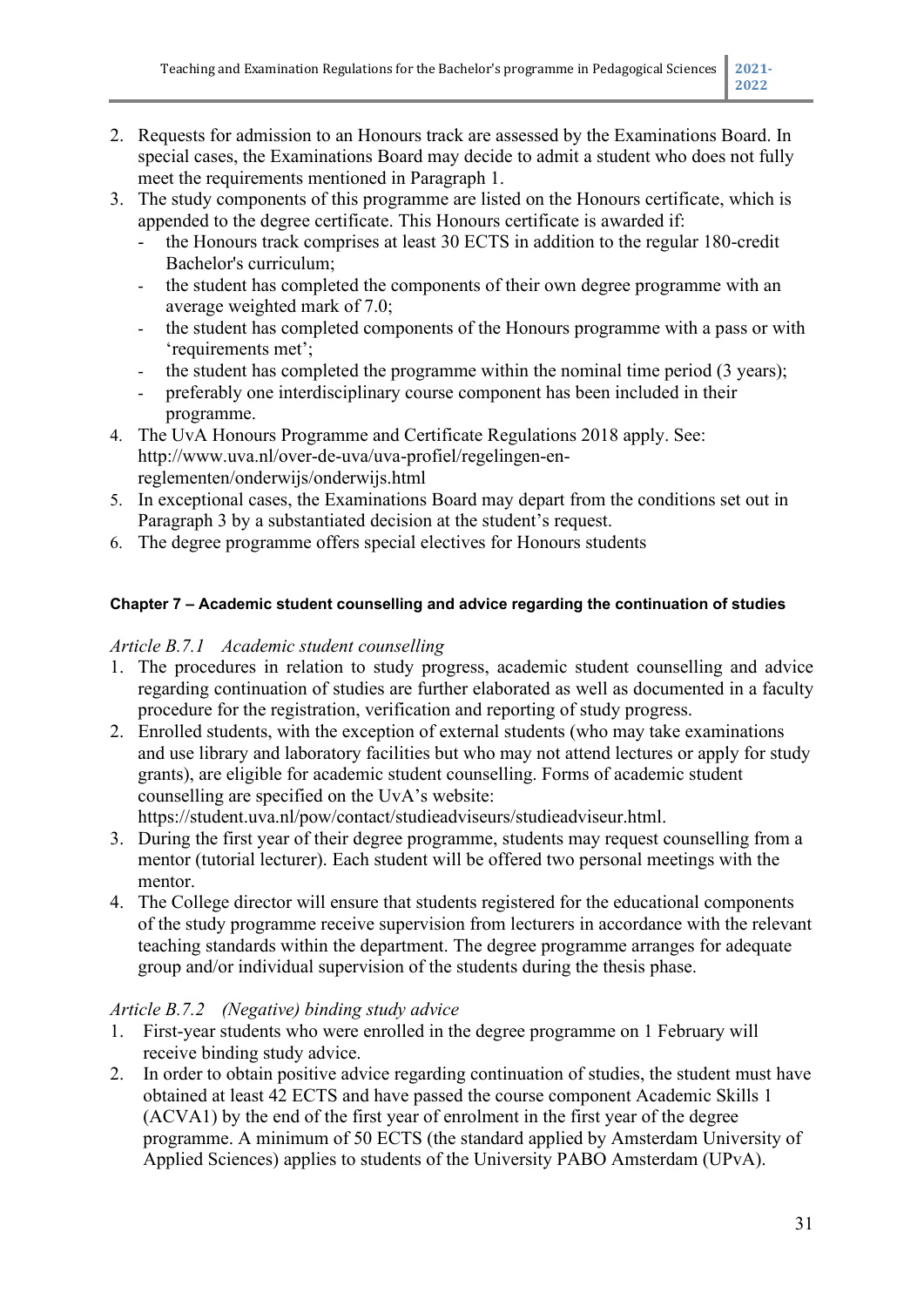- 3. Students who have not achieved the standard for positive advice regarding continuation of studies by the end of the first year of enrolment but who have obtained written permission from or on behalf of the dean to continue the programme, will again receive advice at the end of the subsequent academic year, taking account of the standard of 60 ECTS.
- 4. UPvA students who have obtained fewer than 50 ECTS by the end of the first year of enrolment in the first-year programme of the UPvA will receive negative advice regarding continuation of studies for the UPvA. These students may switch to the second year of the Bachelor's programme in Pedagogical Sciences, provided that they have obtained at least 42 ECTS, of which at least 21 ECTS were obtained from UvA units of study from the degree programme.
- 5. Students who receive binding negative study advice may therefore not enrol in the following Bachelor's programme offered by the faculty for the subsequent three academic years: Pedagogical Sciences.
- 6. It is the student's responsibility to submit documentary evidence to substantiate the notification concerning personal circumstances.
- 7. In order to receive positive advice, students who have exemptions amount to 18 ECTS or more must pass all the remaining courses from the first year of the degree programme from which they are not exempted.
- 8. The advice will be issued on behalf of the dean by the Examinations Board of the degree programme.

# **Chapter 8 – Teaching evaluation**

## *Article 8.1 Teaching evaluation*

The degree programme is responsible for evaluating the quality of its education. The Faculty makes course evaluation reports available to this end. Additional forms of evaluation may be carried out at the programme's own discretion. The Programme Committee is entitled to receive all teaching evaluations and is expected to discuss them. The Programme Committee can also collect information about teaching quality by other means.

# **Chapter 9 – Transitional and final provisions**

## *Article B.9.1 Amendment and periodic review*

- 1. Amendments to Section B of the Teaching and Examination Regulations will be adopted by the dean after taking advice from the relevant Programme Committee. A copy of the advice will be sent to the FMG Works Council.
- 2. An amendment to Section B of the Teaching and Examination Regulations requires the consent of the FMG Works Council if it concerns components not related to the subjects of Section 7.13(2)(a-g) as well as Section 7.13(4) of the WHW. Components related to the subjects of Section  $7.13(2)(v)$  must be submitted to the FMG Works Council for consultation.
- 3. Amendments to the Teaching and Examination Regulations may only pertain to an academic year that is already in progress if it can be demonstrated that this amendment does not harm the interests of students.

## *Article B.9.2 Transitional provisions*

1. The Regulations replace previous regulations. Contrary to the provisions of the applicable Teaching and Examination Regulations, students who started their degree programmes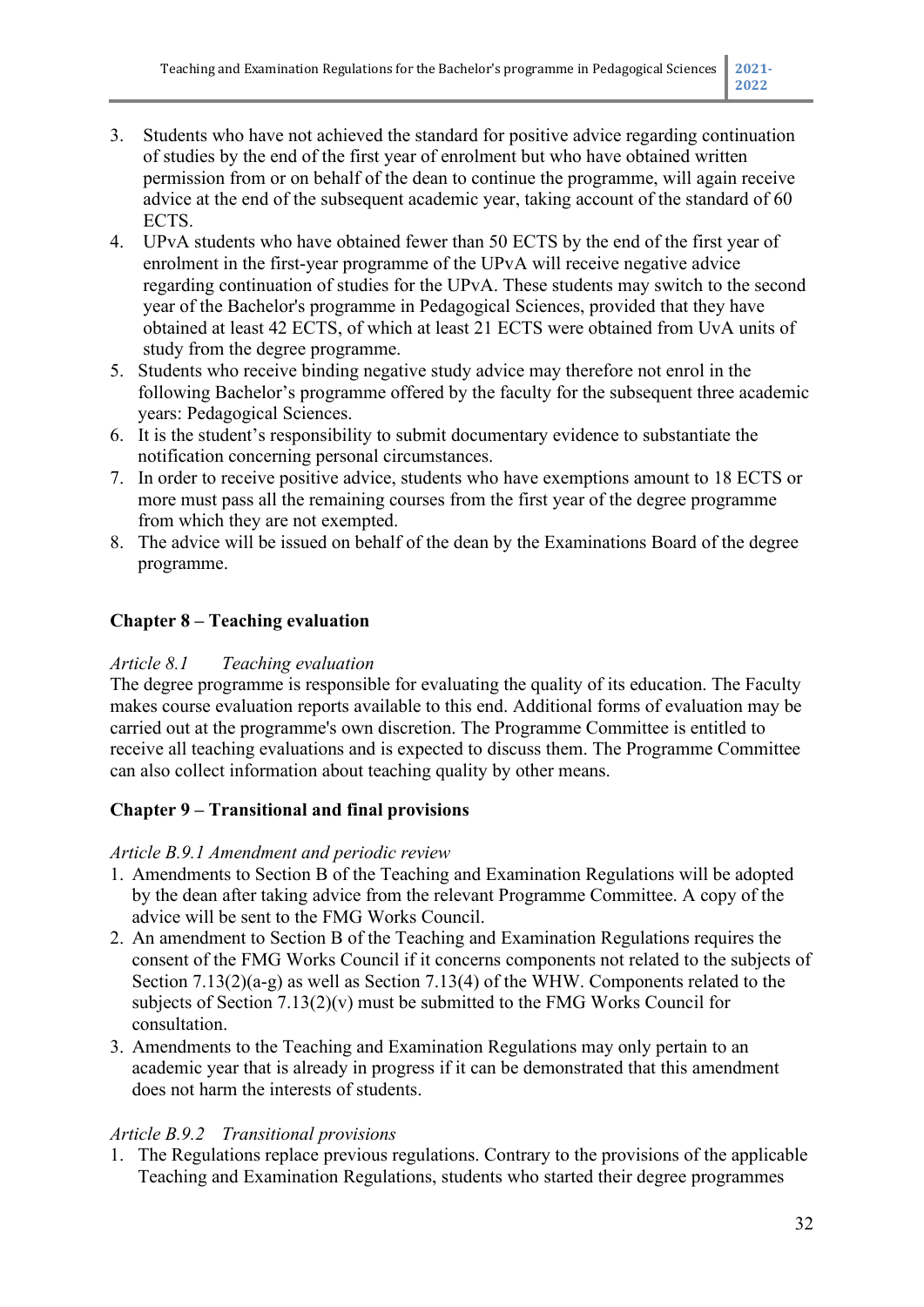under previous Teaching and Examination Regulations will be subject to the following transitional arrangements:

• a transitional arrangement has been reached for the Bachelor's programme in Pedagogical Sciences, Bachelor's Thesis and Research Practical courses. This arrangement has been added as Appendix 1.

## *Article B.9.3 Publication*

- 1. The dean will ensure proper publication of Sections A and B of these Regulations, as well as all amendments to them.
- 2. The Teaching and Examination Regulations will be published on the Faculty's website and are to be included in the Course Catalogue.

## *Article B.9.4 Entry into force*

Section B of these Regulations comes into effect on September 1, 2021.

Adopted by the dean of the Faculty of Social and Behavioural Sciences on May 31, 2021

Consent and consultation of the Faculty Student Council, Consent of the FMG Works Council dated May 31, 2021 Consultation of the Programme Committee dated March 8, 2021